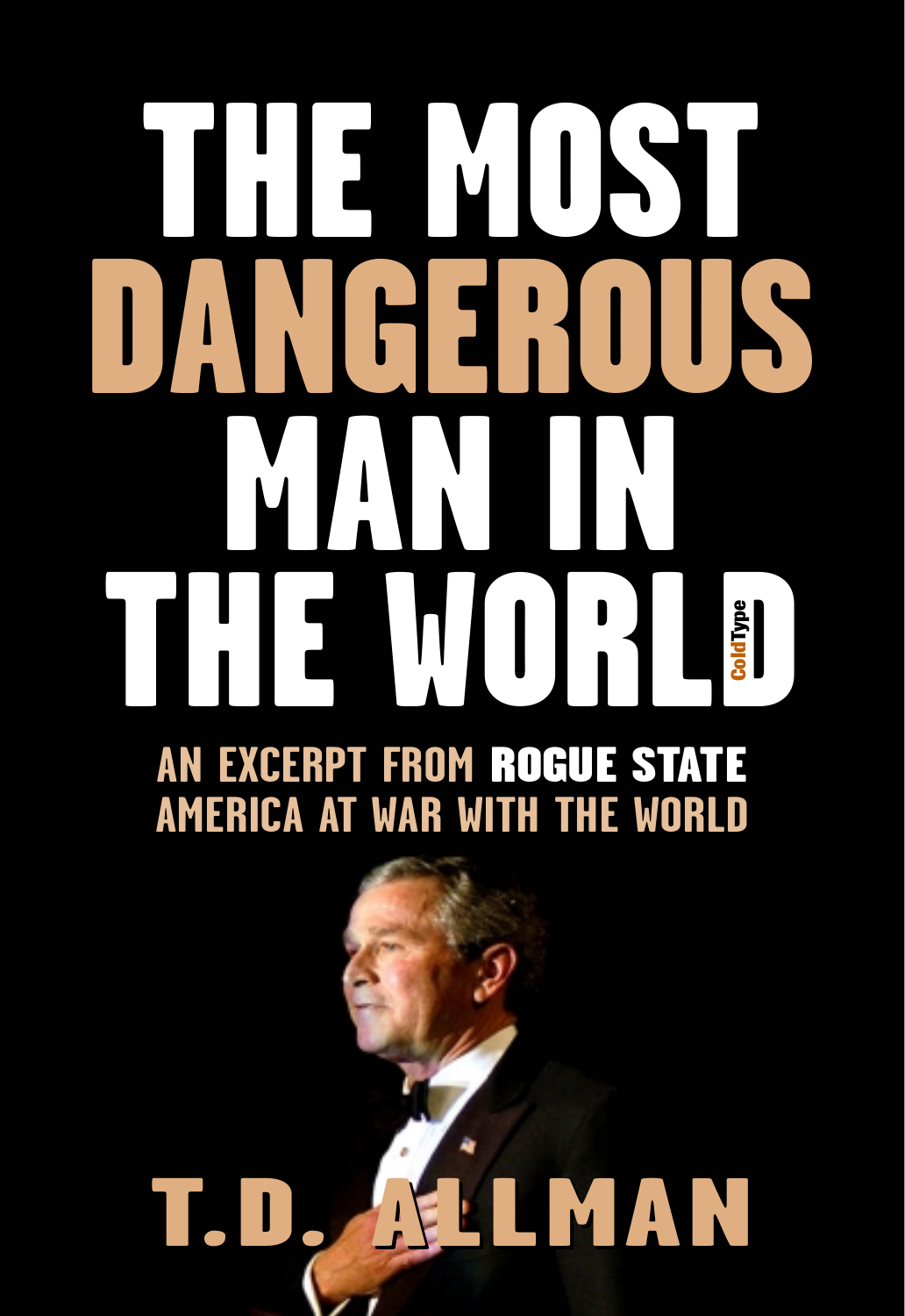## THE MOST DANGEROUS MAN IN THE WORLD **T.D. ALLMAN**



An excerpt from the book

ROGUE STATE

### **AMERICA AT WAR WITH THE WORLD** BY T.D. ALLMAN

Published by Nation Books, \$14.95 (ISBN 1-56025-562-5)

(This excerpt consists of the Prologue of the book)

### **ColdType**

WRITING WORTH READING FROM AROUND THE WORLD www.coldtype.net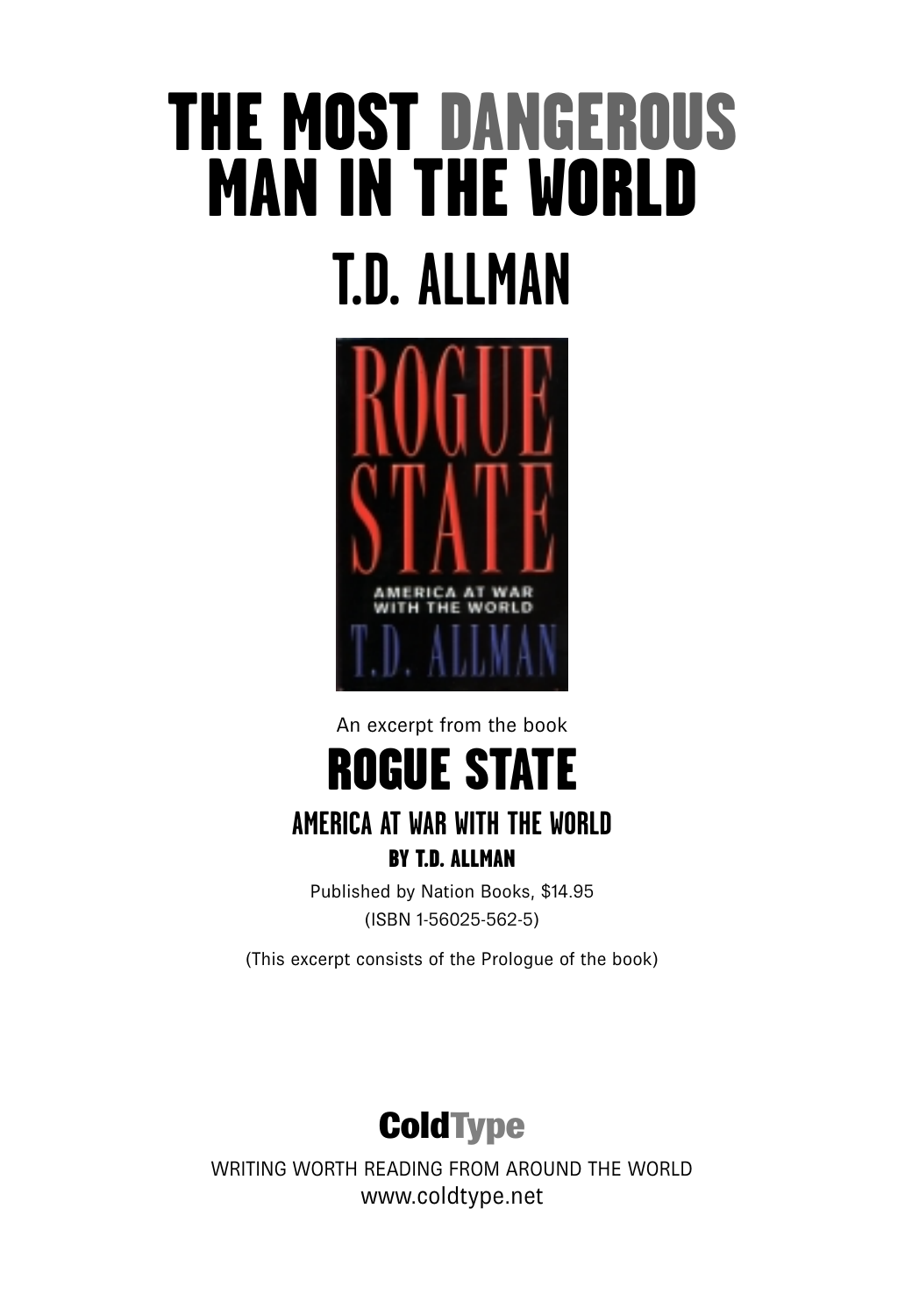### THE AUTHOR

**T.D. ALLMAN** is the author of the authoritative *Unmanifest Destiny* and the best-selling *Miami: City Of The Future*. As a staff writer for *The New Yorker*, and as a foreign correspondent for *Vanity Fair*, he witnessed many of the events described in *Rogue State*. His writing has also appeared in *Harper's*, the *New York Time*s, the *Washington Post, Rolling Stone,* and *National Geographic*. He is a former Edward R. Murrow Fellow at the Council on Foreign Relations.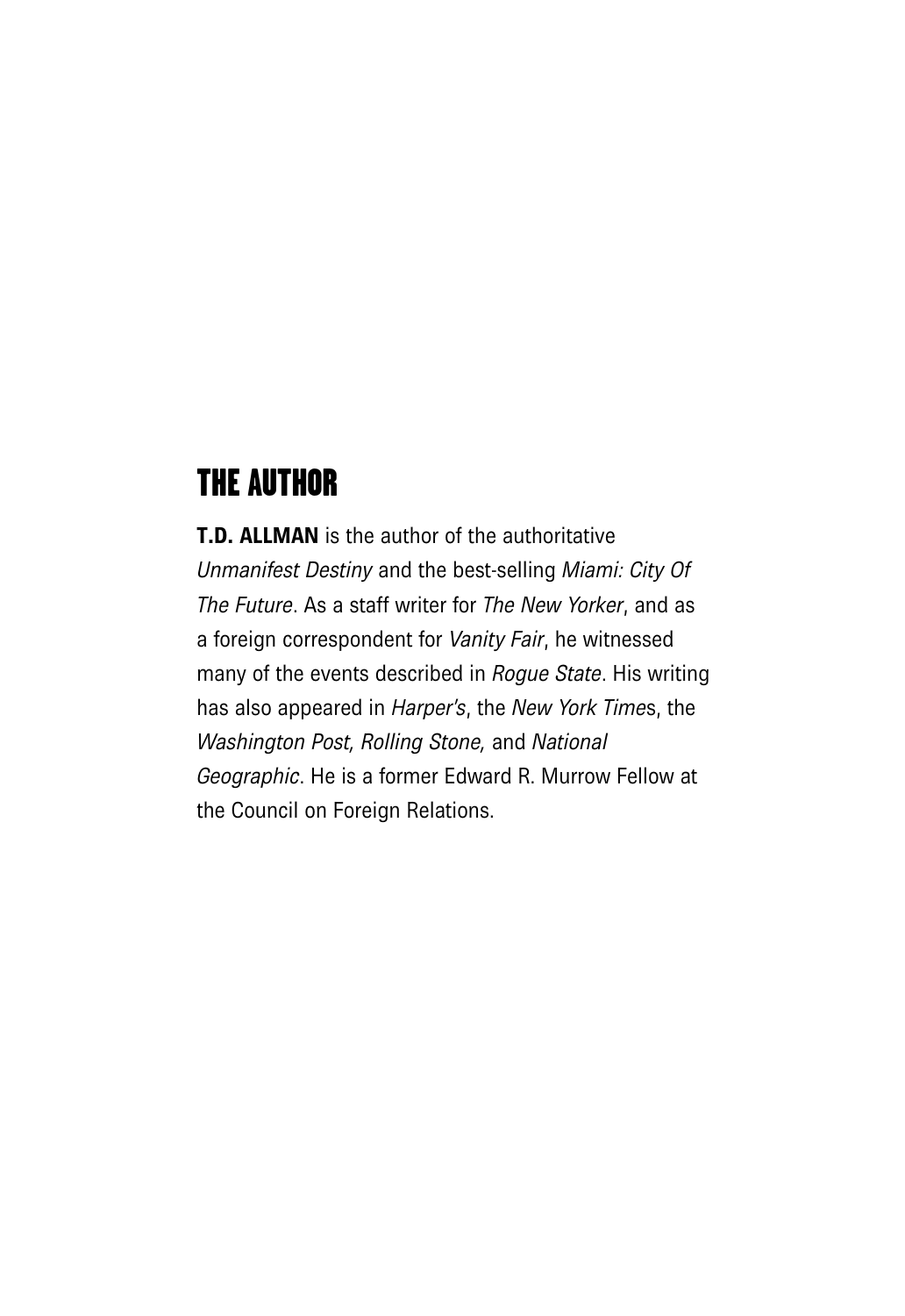**Life is a comedy for those who think, a tragedy for those**<br>who feel. That's why the spectacle of the George W. Bush presidency makes you want to laugh and cry at the same time.

The reasons this unelected president has given us to cry are as numberless as the sands of the Iraqi desert. He's done more than Osama bin Laden or Saddam Hussein to endanger America. All by himself, he's destabilized a fragile, emerging world order. He's poisoned alliances; he's torn up treaties. He has convinced foes they better get nuclear weapons, and get them quick. He's made America the global enemy of law and order. No enemy of human rights, or of the environment, or of a realistic approach to dealing with the problems of living sanely on this planet is friendless so long as George W. Bush is in the White House.

George Bush has destroyed belief in America's goodness and America's wisdom among hundreds of millions of people. Gratuitously, with his trade-mark smirk, he's turned a friendly world into a hostile world. Nations and people who once saw America as a global protector now see the United States as the greatest threat to civilized human values currently at large in the world. Important, worthwhile allies, people whose help we need and whose judgment we should respect – the Canadians, the Germans, the Turks and, yes, the French – have complete contempt for the president of the United States, as do the Russians and Chinese. Every nation in Africa explicitly opposed his attack on Iraq. Every one of Iraq's neighbors – Kuwait, Saudi Arabia, Syria, Turkey, Iran – warned catastrophe would be the result. But George W. Bush, a C student at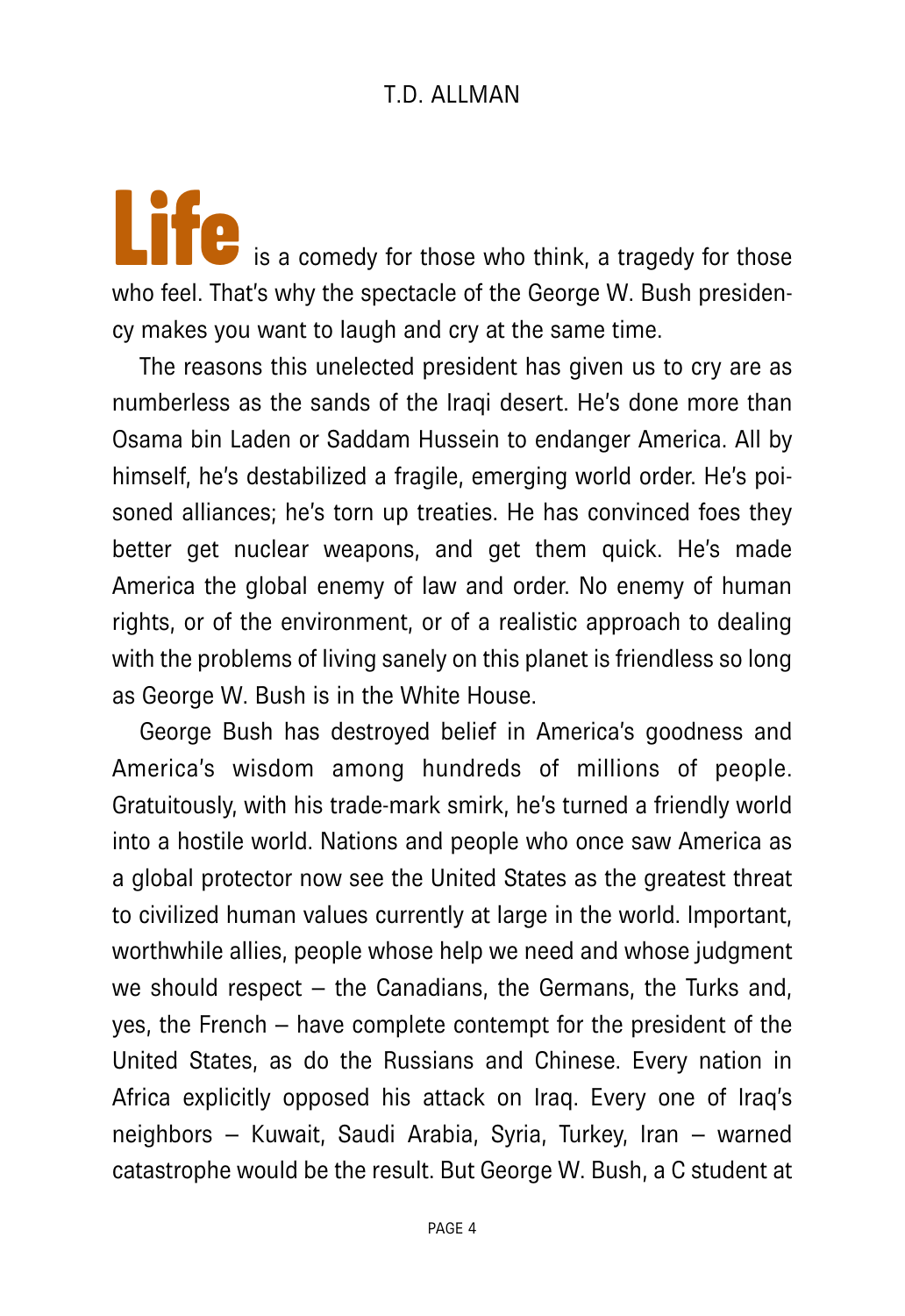Yale and Harvard, sneers at wisdom. Facts don't matter. Reality can take a walk. You're either for us, or against us, he announces. Among those George Bush has turned against us include Nelson Mandela. According to Mandela, "The President of the United States does not know how to think. His attitude is a threat to world peace."

In a world where the technology of death is a mouse-click away, it's the hatred Bush has sown in countless unknown hearts that, sooner or later, may harm America most. Right now, in many places – including, it is reasonable to assume, inside the United States itself – smart, angry kids are on the Internet, amassing information on nuclear fission and biological warfare. In the world they know, George W. Bush, not some swarthy terrorist, personifies evil. Meanwhile, intelligent people everywhere ask themselves: How can the American people go on supporting this peculiar man? Why did they let him grab the presidency in the first place? Why, now, of all times – when the world truly needs sane, measured, constructive and patient U.S. leadership – is an American president running wild?

The world was dangerous when Bush took office. He's made it much more dangerous. Every day he stays in office it gets even more dangerous. Bush's recklessness creates the danger. His bungling incompetence multiplies it. Americans today have a president who can invade Afghanistan – but, after three years, still can't bring back Osama bin Laden, dead or alive. American power is in the hands of a president who invades Iraq in order to rid the world of Saddam Hussein and Weapons of Mass Destruction – and then takes eight months just to find Saddam, never unearths the Weapons of Mass Destruction, and treats the death trap he's creat-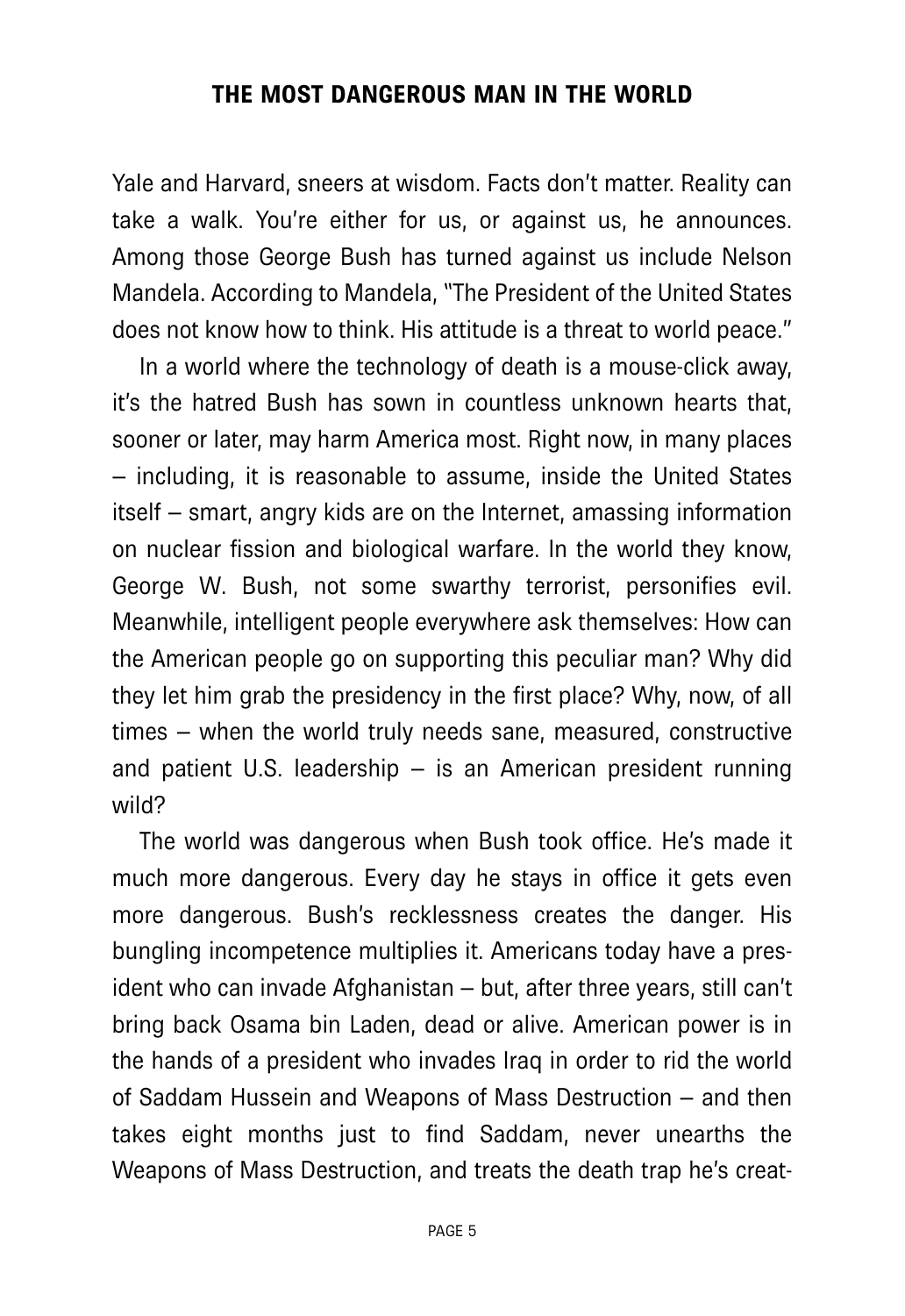ed there for our National Guardsmen (and women) as some kind of victory. The Bush bungling isn't limited to foreign wars. He is also the president whose administration, years later, still hasn't managed to track down, right here in the United States, whoever it was who sent anthrax to some of George W. Bush's more unfavorite people, including Senator Tom Daschle and Dan Rather, as well to many quite average Americans, who died.

A willful, prideful ignorance completes the circle of incompetence and reckless endangerment. Why did the U.S. "intelligence" community – with its thousands of analysts, and multi-billion dollar secret budgets – fail so utterly to warn us about the impending attacks of September 11, 2001? Why is it that the Bush administration did not foresee the catastrophe in Iraq it was creating for us, and for the Iraqis, when it plunged so blindly into war? Hans Blix, the astute and philosophical head of the U.N. inspectors, afterwards remarked that, before it invaded Iraq, the Bush administration had "100 per cent certainty that Iraq had weapons of mass destruction, and zero per cent knowledge as to where they were."

That's George Bush: 100 per certainty, zero knowledge. He is the president who doesn't know, doesn't care, and doesn't care to know. That's why America's president has stymied impartial investigations into the 9/11 intelligence catastrophe. It's why he opposed the creation of the Department of Homeland Security, and then, when it became politically impossible not to create it, left out both the FBI and the CIA. It's why, even now, Bush and his crowd never ask themselves: Could it be that others oppose us not because they are evil, but because we're wrong? Could it be those uppity French and craven Germans and all the others on the Security Council did not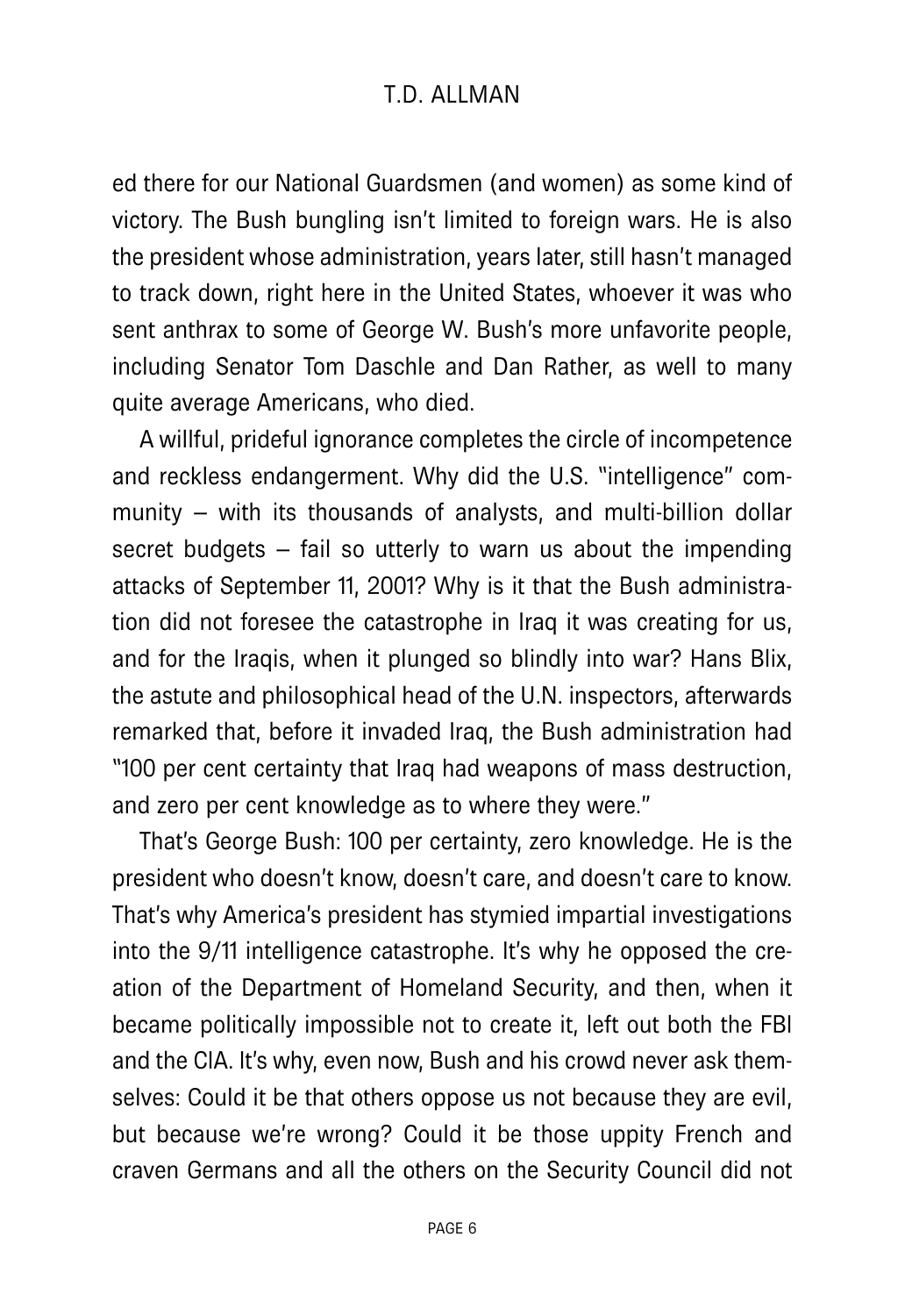support us because invading Iraq was a dreadful, stupid idea? Could it be we are the problem? Could it be we have some explaining to do?

Now ask yourself a question. Are you safer now than you were four years ago? The reason why you and your family are not safer – and probably are in greater danger – is that George W. Bush, for all his talk about fighting terrorism, has no aptitude and no interest in running the kind of government that might protect you and me from another 9/11. He prefers to sneer at the U.N., insult NATO, and pick grudge matches with unsavory, faraway dictators who, nasty as they are, had nothing to do with 9/11, instead of doing his duty as president, which is to protect our lives, and our property. George W. Bush starts wars as a kind of diversion from the real responsibilities of his office. And why shouldn't he? Very few wealthy white Republicans die in Bush's wars.

All this is a crying shame for America yet, when you stop to think about it, there's also something deeply comical about George W. Bush's performance as president. You don't find him funny? That's because you're feeling, not thinking. Suppress your emotions for a moment. Wrap your intellect, and only your intellect, around what Bush said on May 1, 2003, in the course of a political appearance as lavishly choreographed as a Michael Jackson video. As he stood at taxpayers' expense on the deck of the U.S. aircraft carrier, "Abraham Lincoln," George W. Bush announced: "In the Battle of Iraq, the United States and our allies have prevailed."

In the same speech, scripted by the White House to be a triumphant overture to his 2004 presidential election campaign, he also declared, "Major combat operations in Iraq have ended." He at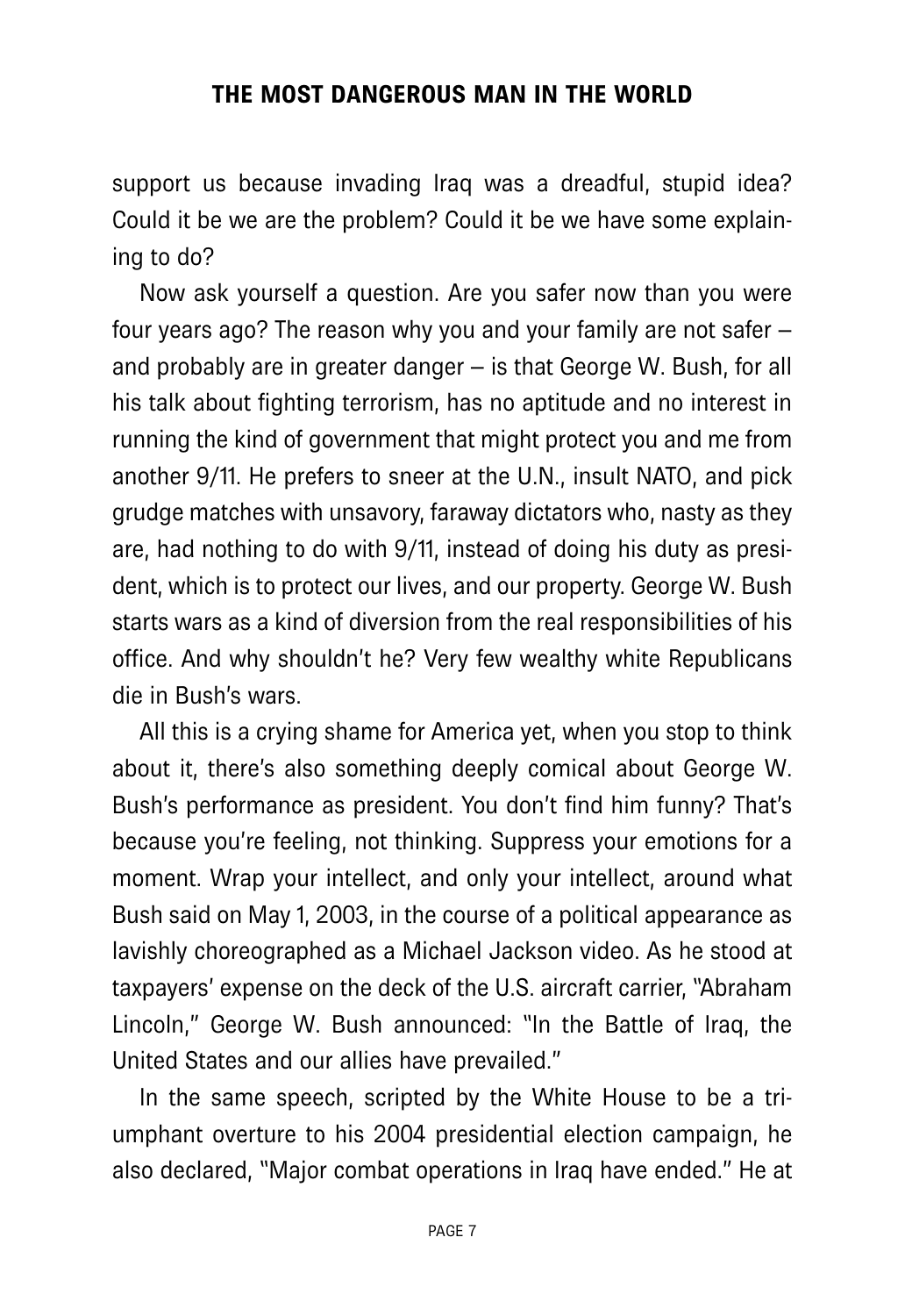least had that right. Two months after Bush had defied the U.N. Security Council, defied world public opinion, and defied reality by invading Iraq, "major combat operations" were indeed over. The drip-drip phase of Americans getting killed – on patrols in Baghdad; at the wheels of Humvees in the Iraqi countryside – had begun. George Bush's video game Iraq war had given way to the war in which young men and women from Hometown America – mostly with high school diplomas, and disproportionately working class, black and Latino – were being bludgeoned in the head, and shot in the back, and left bleeding to death by their Iraqi attackers who included, in addition to violent young Iraqi males, women and in one documented case, a twelve-year old little girl.

George W. Bush is the president who, while all this is happening, stands beneath a banner proclaiming "Mission Accomplished," and announces, "Iraq is free." Why, then, are so many Americans being killed in what Bush described as "liberated Iraq"? "Decades of lies and intimidation could not make the Iraqi people love their oppressors or desire their own enslavement," Bush proclaimed on the aircraft carrier. Now that the American occupation was running into resistance, however, he had a different explanation. The "evil agents of terror" were "making war on democratic Iraq." Wasn't his invasion supposed to have put a stop to all that?

Except when his knees are bothering him, George W. Bush runs around the world making trouble for himself, and even more trouble for others, the way Larry David runs around Beverly Hills in the cult comedy "Curb Your Enthusiasm." Each new George W. Bush-generated disaster, just like on TV, is propelled by the supercharged super-ego of a spoiled middle-aged narcissist who, having willfully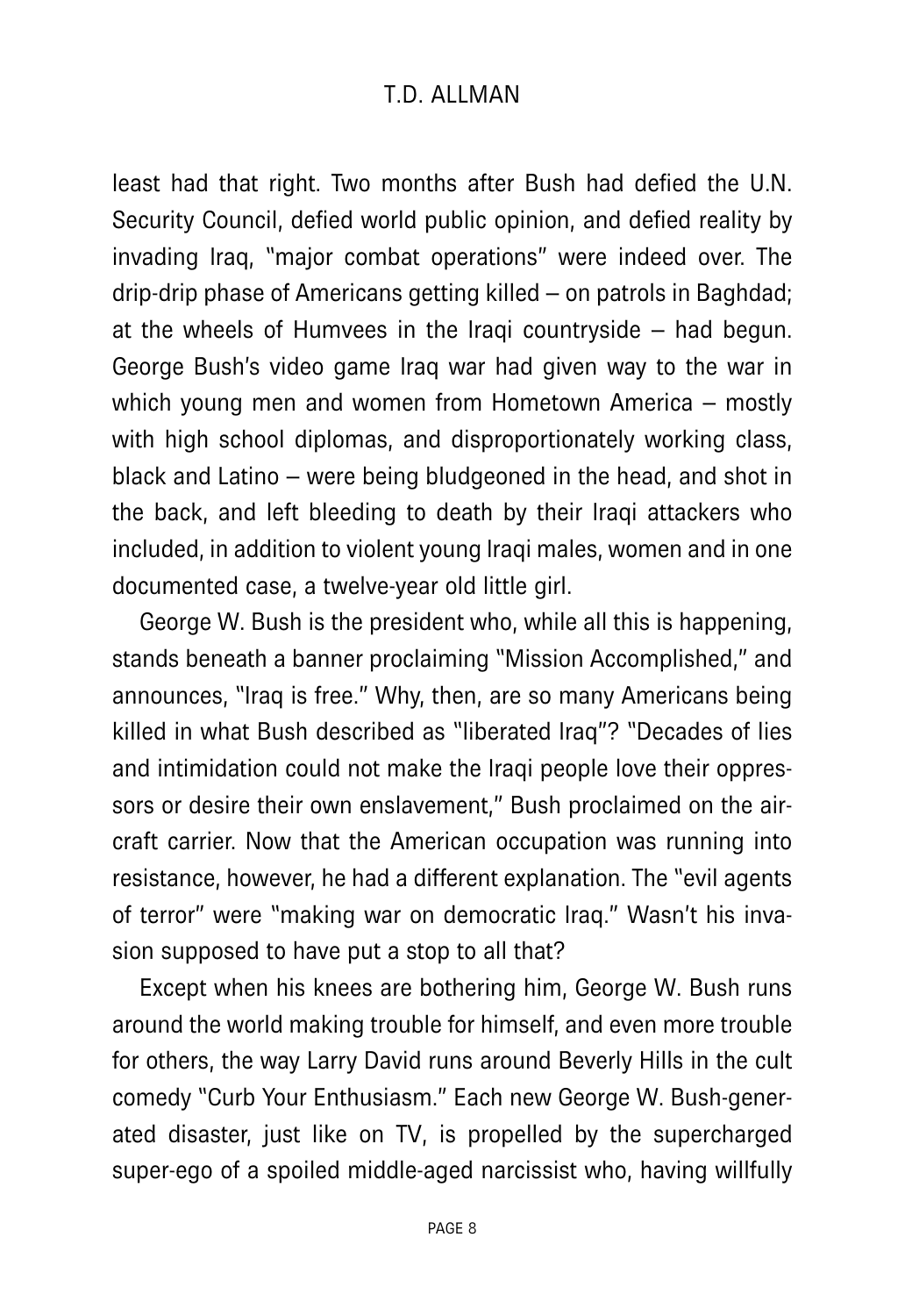and bizarrely misconstrued reality, gets himself ensnared in a series of weird, yet initially avoidable, misadventures of his own making. In each case, what escalates a minor misjudgment into a major crisis is the protagonist's refusal to conceive of the possibility that it might be he, not reality, that's to blame when things go wrong.

In February 2003, nearly two months before Bush ordered the Iraq invasion. George W. Bush and his Secretary of Defense, Donald Rumsfeld, were so fixated on attacking Iraq that, in spite of all the diplomatic scurrying at the United Nations, it was beyond doubt that there would be an invasion. Given that Saddam Hussein was a tinpot torturer and that the United States, militarily, was the mightiest nation on earth, the outcome of the invasion also was not in doubt. However – to use a medical metaphor much favored by politicians and the press – a good surgeon always takes pains to make sure everything is just right, even when the patient on the operating table is undergoing minor surgery. How many troops would it take to make sure that the Iraq strike truly was surgical – and that, once the surgery was finished, the patient not only survived the operation, but got better?

It would take "something on the order of several hundred thousand" ground troops to defeat Saddam, and then secure the country, former U.S. Army Chief of Staff Gen. Eric Shinseki pointed out. This figure, as events in Iraq soon showed, was correct, just as one would hope it to be, coming from a highly-experienced senior military commander. However Rumsfeld – who's never fought in a war; walked patrol in a hostile city, or spent the night in a foxhole  $$ already had decided that he knew better than the professionals. A mere 140,000 U.S. troops, he informed the Joint Chiefs, was the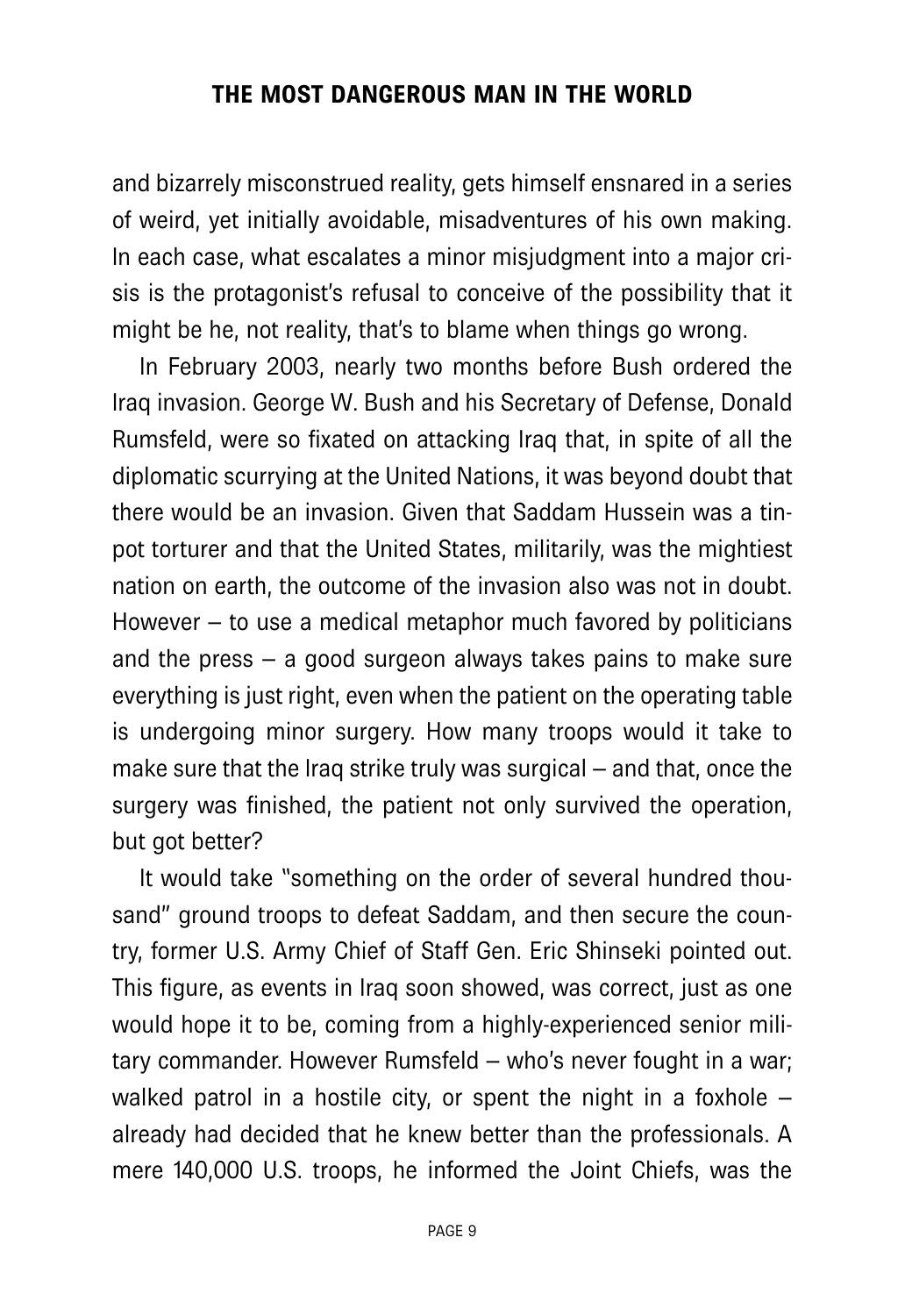magic number sufficient to impose democratic tranquility on Iraq, while simultaneously scooping up Saddam Hussein, and his weapons of mass destruction, for exhibit in the ensuing Bush administration victory parade. While military men who had actually experienced the reality of war tried to keep their faces expressionless, Rumsfeld made a further prediction even more wildly defiant of reality. By Christmas 2003, he announced, the Bush administration's triumph over evil in Iraq would be so total that the U.S. occupation force there would be down to a mere 30,000 Americans, about the same size as the New York City police force.

Events on the ground soon proved that General Shinseki 's judgment on the force levels necessary in Iraq had been, if anything, low. Maybe not even half a million ground troops could pacify Iraq. At the rate things were going, American soldiers, unless the U.S. scuttled and ran, would be celebrating Christmas beside the Tigris and Euphrates forever, Troop levels were not Rumsfeld's only error of judgment. When it came to counting the dollars necessary to occupy Iraq, his powers of clairvoyance had also failed him. Initially, Rumsfeld and other Bush officials treated the costs of occupying Iraq as incidental. There was talk of a mere billion a month sufficing to get "free Iraq" up and running; once U.S. troops reached Baghdad, the Bush-Rumsfeld sound-bite number edged up to two billion a month. Even this great sum, as it turned out, was not nearly enough just to hang on in Iraq, let alone actually end the chaos – and the killing of Americans there. Under Congressional quizzing, Rumsfeld was forced to concede that "estimated" U.S. expenditures in Iraq were actually running at about \$4 billion a month. This was nearly \$50 billion a year to maintain a U.S. military presence that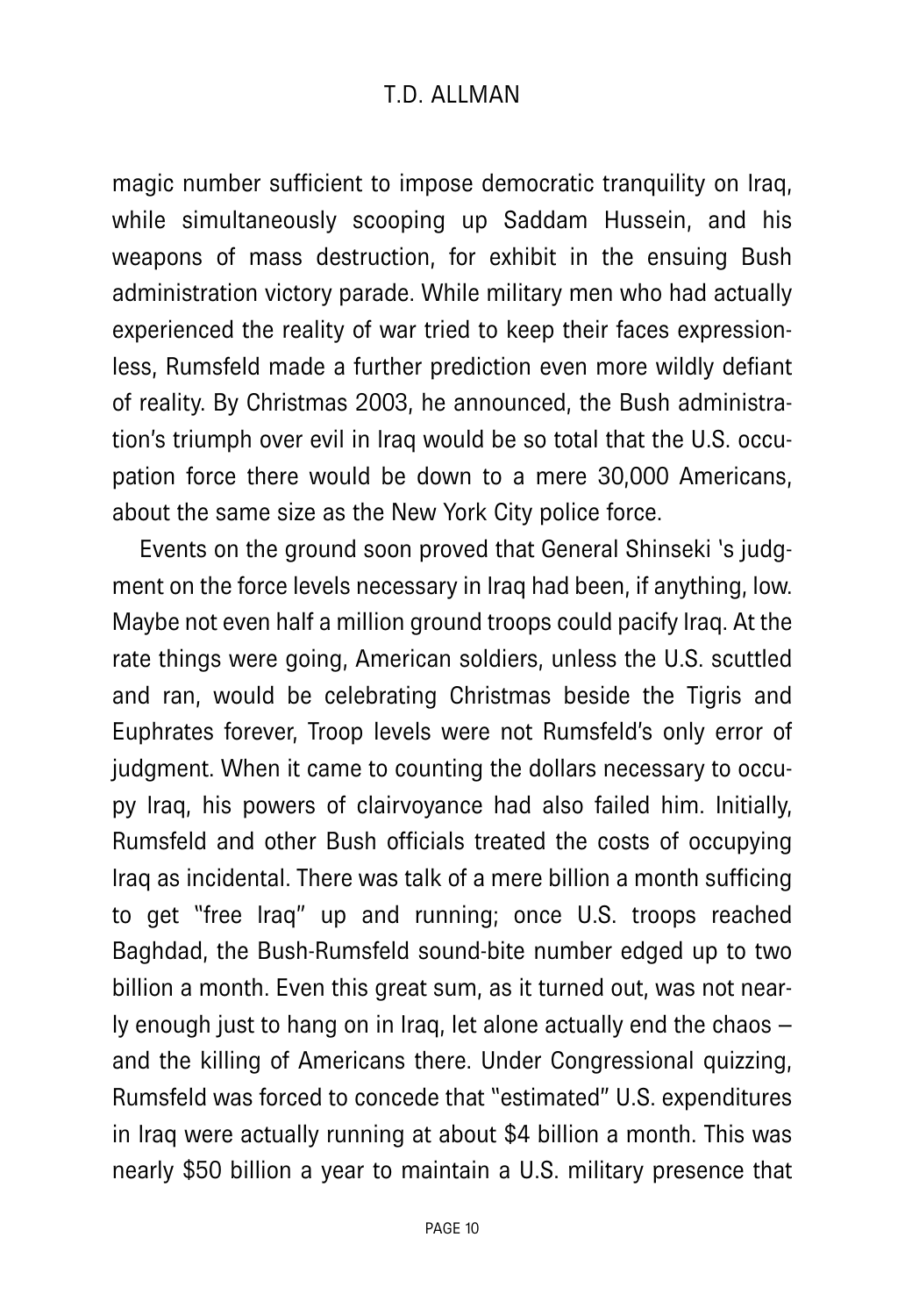had brought neither peace to the Iraqis nor success to the United States. How much would it cost actually to win the guerrilla war George W. Bush had started in Iraq? \$10 billion a month? \$20 billion? And how many more Americans would have to die? While the American death toll crept higher, the cost to the U.S. taxpayer kept soaring. \$87 billion turned out to be the number – provisional, and only for the first year following the invasion – which George W. Bush eventually pulled from a hat.

Oh, there was another little detail they had not foreseen. All that Iraqi oil that was supposed to have paid for Iraq's construction (and made U.S. construction companies, including Vice President Cheney's Halliburton Corporation, mega-bucks)? It wasn't flowing. Secretary of Defense Rumsfeld, as always, was as unalarmed by reality as his boss. Once free market forces took hold, he predicted, all Iraq's ills – including the drive-by murders of Americans – would disappear. This was Rumsfeld's judgment of prospects for the country which had invented the bazaar, and yet in spite of its 5,000-year experience with free markets, has not ever enjoyed the delights of democracy, or known peace except while under the heel of some tyrant.

While neither the hemorrhage of blood nor of money in the war zone shakes Rumsfeld's virtually autistic serenity, even a brief stopover in the "old Europe" can unnerve him, as was demonstrated during his June 2003 visit to the tidy constitutional kingdom of Belgium. The horrendous problems of Mesopotamia were but bagatelles to Rumsfeld, compared with the shocking discovery that tiny Belgium should be so presumptuous as to try foreign war criminals in its courts Rumsfeld lost it. Outraged that the perpetrators of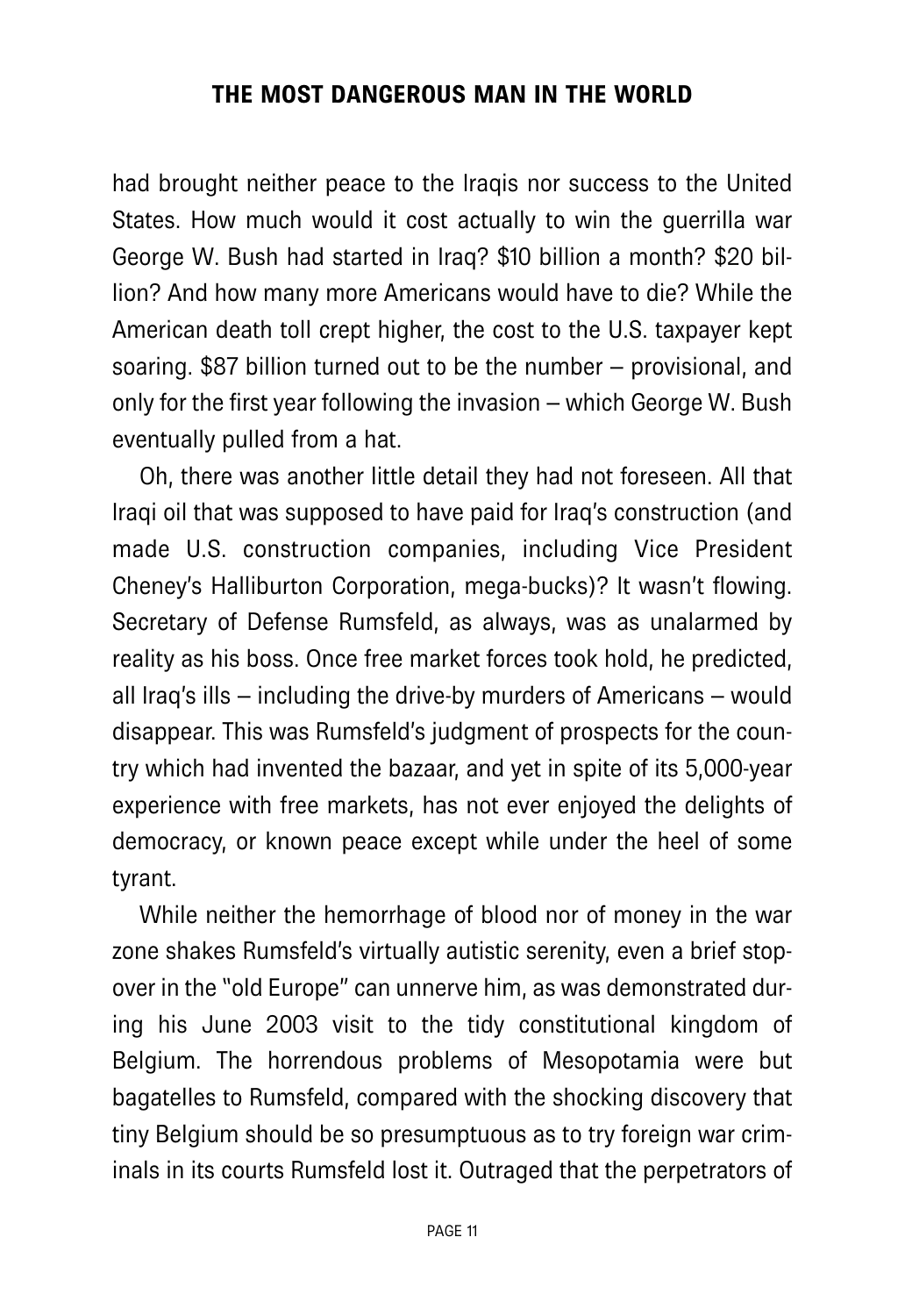genocide, as well as dictators who had tortured their people, to say nothing of the perpetrators of illegal, unprovoked wars of aggression, might under certain circumstances be subjected to the ordeal of Belgian justice, the Secretary of Defense presented our Belgian allies with an ultimatum. Chuck your laws against war crimes and genocide, or forget about getting any U.S. dollars for the new NATO headquarters in Brussels. Unfortunately for him, Rumsfeld's threat to unleash dollar diplomacy carried considerably less weight than it once would have – about twenty per cent less. That was how much value of the once mighty U.S. dollar had lost in Europe since the Bush administration had started frightening away foreign tourists and investment in the United States with its "for us or against us" insults. Thanks to George W. Bush continuing fiscal wizardry, the dollar has fallen even further since then.

As she traverses the world, Condoleezza Rice, Bush's National Security Adviser, evokes a different kind of laughter – the snortling and snickering that comes when a third-rate, irredeemably conventional intellect pretends to elucidate important global complexities to an audience made up of people more intelligent, more experienced, and much better informed than she is. Such scenes are never pleasant. The unease rises to the level of embarrassment when the speaker is both a representative of the president of the United States and oblivious to the fact she is making a fool of herself.

Such was the distressful scene at London's International Institute of Strategic Studies when, a little after Rumsfeld let loose on the Belgians, Condoleezza Rice delivered her latest lecture to the Europeans on how they should comport themselves. Earlier Rice, in her self-assumed role as homeroom enforcer of the Western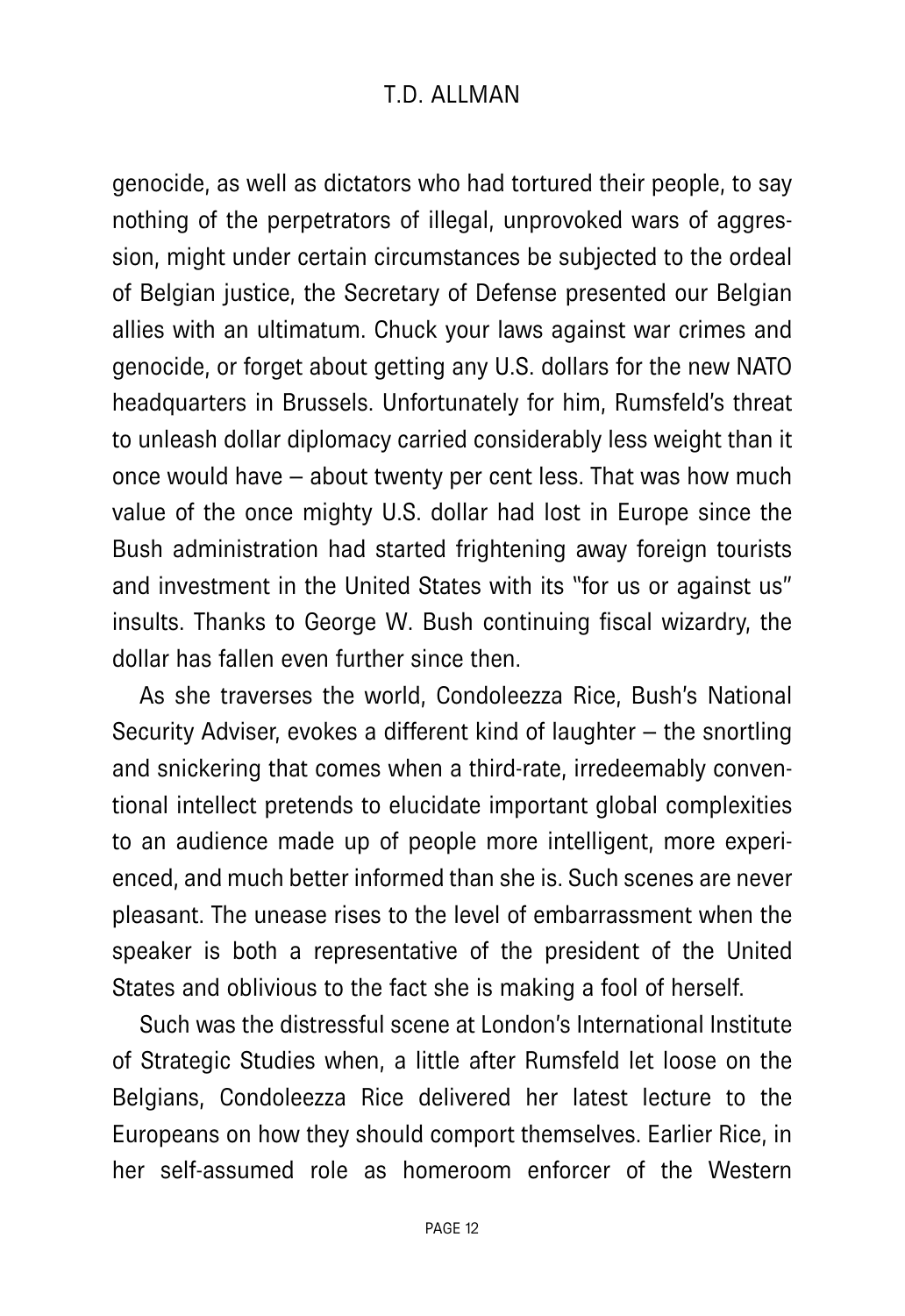Alliance, had pronounced the Europeans guilty of "appeasement" – that is, of being the same kind of people who condoned Hitler's aggression, and excused the crimes of the Nazis – because they disagreed with U.S. policy. In her latest monologue, Rice lectured the British foreign policy elite on the perils of another great threat to global security to which they were, in this case also, in her opinion, insufficiently vigilant. This latest menace so obvious to Condoleezza Rice yet, mysteriously, hitherto invisible to otherwise perceptive people on the other side of the Atlantic, wasn't Saddam. Nor was it hunger, or global warming, or even militant Islam. This time the threat was what Rice called "multi-polarity."

The snares and evils of "multi-polarity," which Rice abjured her audience to avoid like the plague, were, in her presentation, contrasted with the beauties and benefits of "multi-lateralism." In her lengthy exegesis, Rice never explicitly defined her terms. But by question time it was clear what they meant. "Multi-polarity" was bad because it was a term the French liked. It therefore violated Rule Two in the Bush instruction manual for the new Europe: "Always Thwart Anything the French Suggest." "Multi-lateralism," conversely, was highly desirable because, as Rice used the term, it consisted of obeying the Bush administration's Rule One: "Do Exactly What We Tell You to Do, When We Tell You, Whatever It is."

"Multi-polarity," Rice warned her distinguished audience in conclusion, "would take us back to the Concert of Europe." Had she been a Member of Parliament, and this been the House of Commons, Rice's sermonette would have been hooted down. Had she been an Oxbridge doctoral candidate defending her thesis, her examiners would have cut her to shreds. But since Condoleezza Rica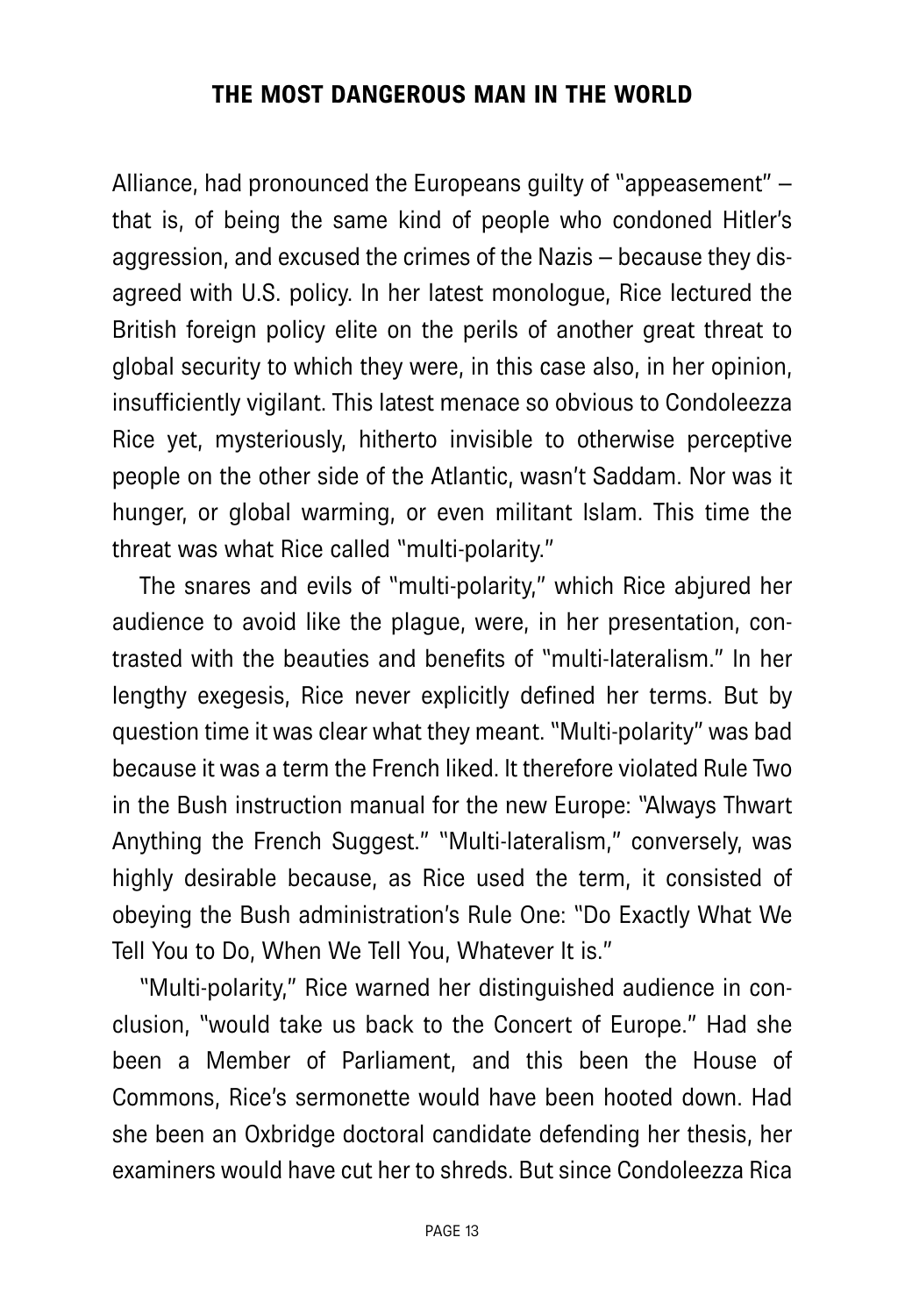was an adviser to the president of the United States, there was silence. Eventually, one member of the audience did ask Rice if she thought "six per cent of the world's population." that is, the Americans, should always be the ones who decided what's best for "the other 94 percent of us."

"We want multi-lateralism," George W. Bush's chief confidante on war and peace reiterated, "but it must be a multi-lateralism that produces solutions, not delays and inaction." To everyone in the room except the speaker, it was already sadly evident that the Iraq war was no "solution." Even the London cabbies driving past the International Institute of Strategic Studies understood what eluded her: Far from providing a solution, invading Iraq had created a vast new international problem which was now was going to torture the Mideast, the United States and the rest of the world for years, maybe decades, to come. Like Rumsfeld, Rice wasn't merely oblivious to this disturbing new reality. She still regarded the failure of others to have supported the U.S. attack as the result of some character flaw – evidence of lack of moral fiber among the effete Europeans. It simply did not occur to her, any more than it did to her president, that so many people disagreed with U.S. policy because their understanding of this major international problem was superior to her own. Holding up the Iraq fiasco as a model of U.S. leadership, she informed distinguished audience that "Iran and North Korea are serious threats to security which require a multi-lateral solution." Not since Lyndon Johnson's emissaries, during their London and Paris transits to Saigon, had lectured the obtuse Europeans on the self-evident verities of the Domino Theory had such geopolitical lunacy been so solemnly presented to them by an American official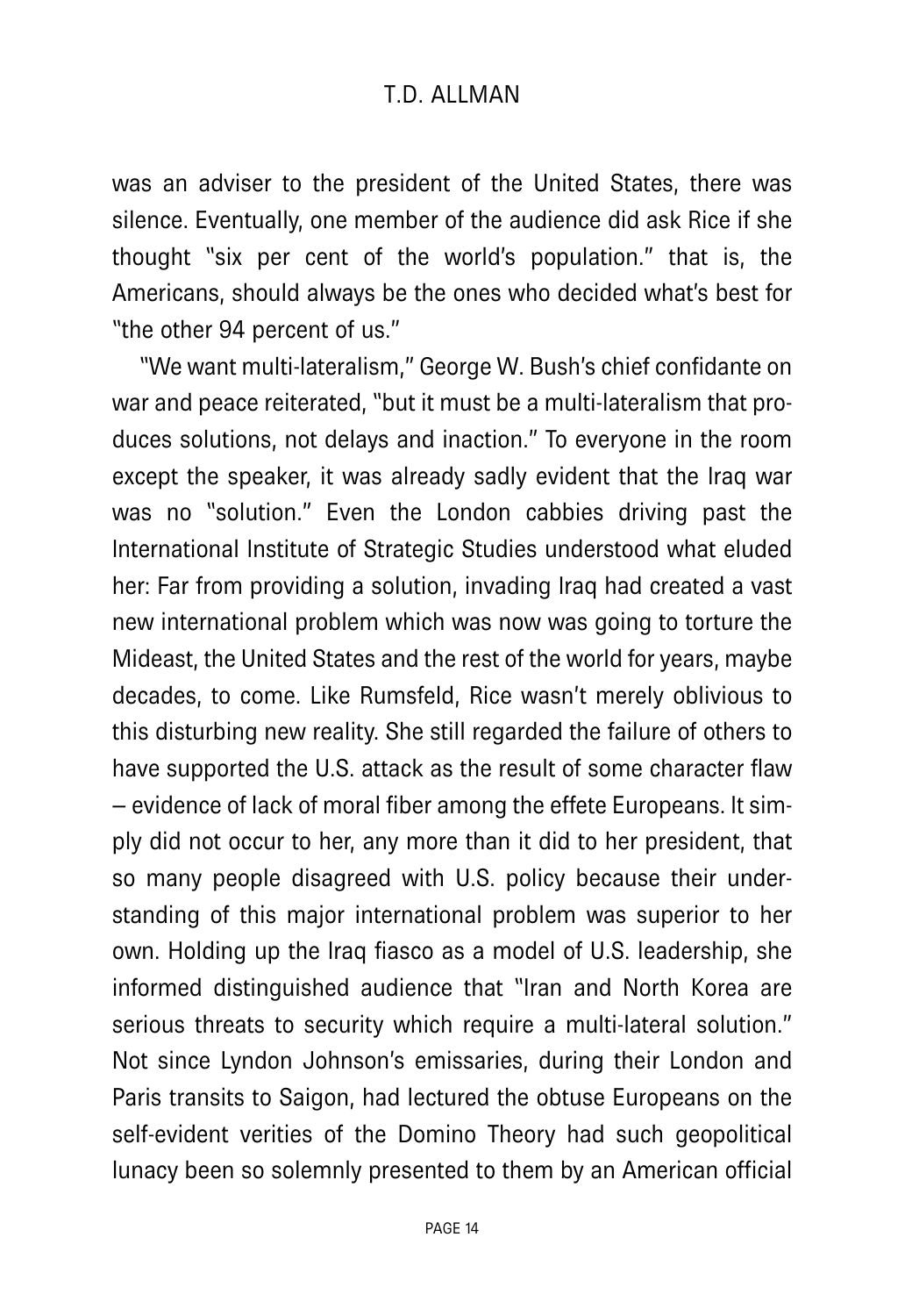enjoying the confidence of a President of the United States, several members of the audience afterwards noted.

Then there are the Two Stooges of the Bush comedy team, Richard "The Magician" Perle and Kenneth "Cakewalk" Adelman. Both have been prominent agitators for a shoot-now-think-later U.S. foreign policy since the 1980s, when they cheer-led for the disastrous Iran-contra operation. It was Perle who predicted that Saddam Hussein and his henchmen would disappear, as if by magic, in a puff of smoke. "Support for Saddam, including within his military organization, will collapse at the first whiff of gunpowder" was Perle's exact prognosis. Adelman – who likes to compare George W. Bush to Winston Churchill favorably while wearing an American-flag tie during his TV performances – was the one who predicted conquering Iraq would be like dancing at an old-fashioned cotillion.

More than a year before the Iraq invasion, at a time when the difficulties and risks of such a complicated and dangerous military operation should have been seriously debated by serious people, the Washington Post lent Adelman its editorial columns. He used them to deride the findings of two researchers at the Brookings Institution, one of Washington's most respected think-tanks. The two Brookings experts, Philip H. Gordon and Michael E. O'Hanlon, unlike those within the Bush entourage, had tried to assess what level of forces actually would be necessary to mount a successful invasion of Iraq. They concluded that the United States would "almost surely" need "at least 100,000 to 200,000" ground forces to defeat Saddam and secure the country.

The Brookings assessment, as we know now, was over-optimistic. But it was not nearly unrealistic enough for "regime change" true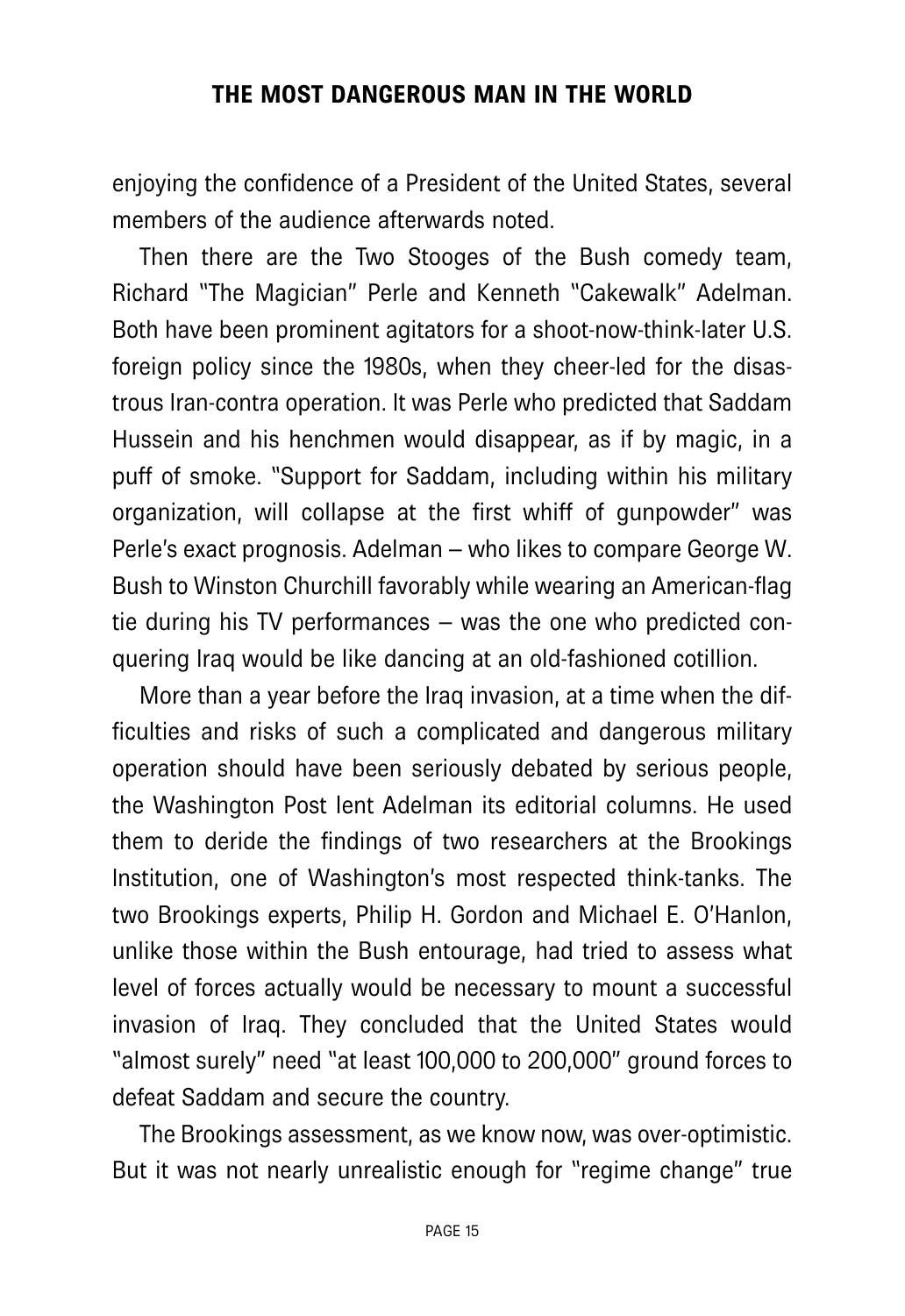believers like Adelman. Instead of pondering the implications of their findings, Adelman treated the Brookings report as a joke. "I believe demolishing Hussein's military power and liberating Iraq would be a cakewalk," he wrote.

Even those who agreed with him considered Adelman a lightweight in comparison to Rice (which, if true, would make him, intellectually speaking, lighter than hydrogen). However he shares with George W. Bush himself, as well as with Rice and Rumsfeld, a capacity which is highly regarded in the Washington world of TV sound bites and op-ed sloganeering. This is the ability to deal with evidence that totally refutes his claims by shouting: See! I told you so! I told you I was right, and this proves it!

Bush launched his Iraq invasion on March 19, 2003. Within days it was clear to anyone capable of turning on a TV that the George W. Bush administration, as one U.S. military man put it, had made a "serious strategic miscalculation" in not sending enough troops to Iraq. Though the full consequences of this miscalculation were only beginning to accumulate, conditions from the first day of the invasion were worse on the battlefield than either the administration or the American media had previously considered possible. The dark shape of worse things to come quickly became visible. This was an invasion without enough boots on the ground to prevent looting in Baghdad, or even direct traffic there, but worse quickly followed. Saddam's timely escape, along with the futile search for Weapons of Mass Destruction, would tie down tens of thousand of U.S. troops from the start. Thanks to hit-and-run low intensity resistance to the Americans, the U.S. occupation force never would be able to pacify the country. By April Fools' Day, it was clear, the cakewalkers had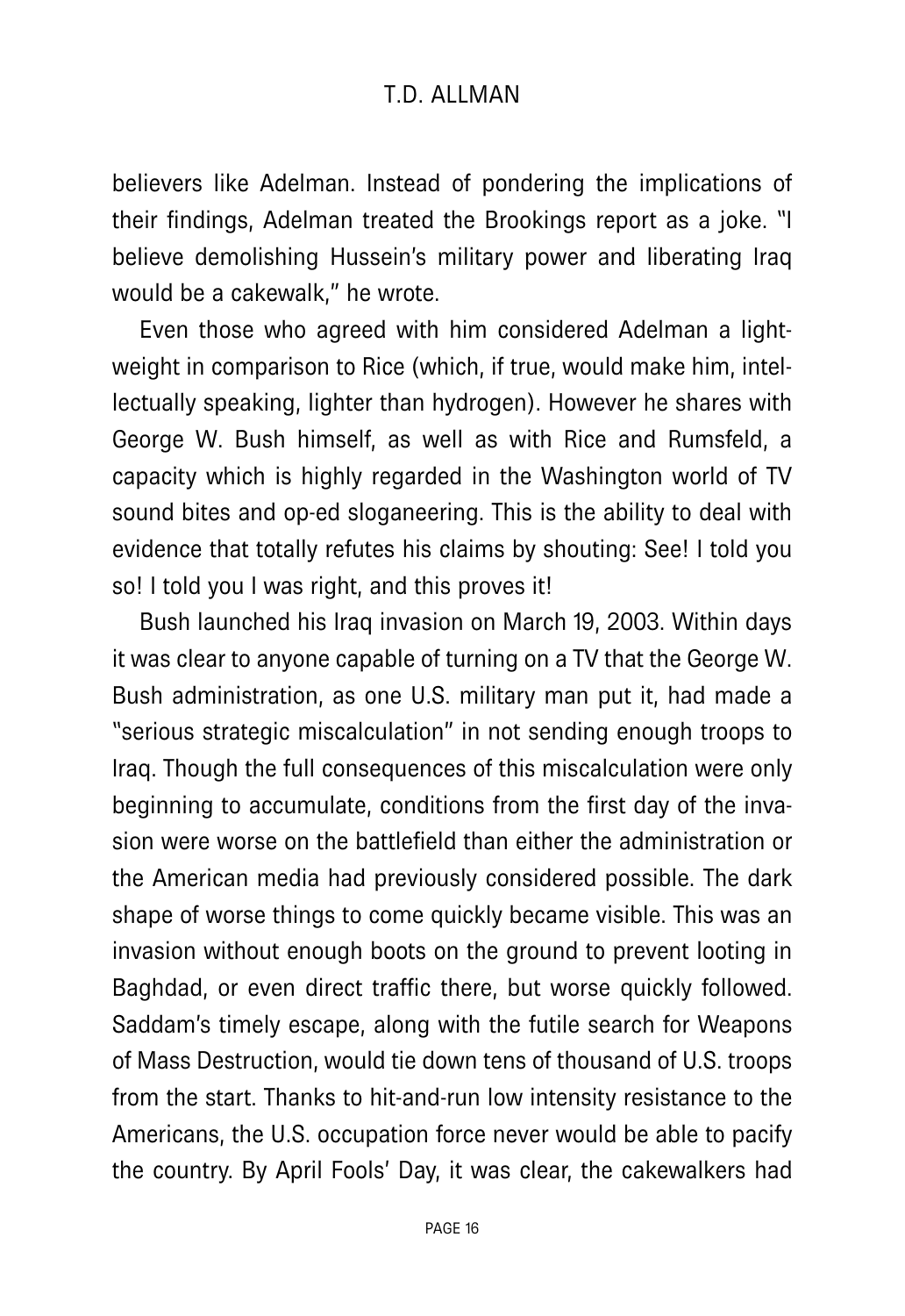danced into a quagmire. What was Adelman's reaction?

"Now we know!" Adelman exulted on April 10, 2003 – even as Saddam slipped out of the America's grasp and Iraqi forces regrouped for the coming guerrilla war against the American occupation. What did we know? "I always said it would be a cakewalk," Adelman exulted, yet again in the pages of The Washington Post.

Vice President Dick Cheney, though far less frequently, can also cut loose with a memorable one-liner. The last time was actually in 1989; it had to do with the future Vice President's military record or, rather, lack of one. Cheney has spent his career in Washington promoting wars for others to fight. Yet he himself, like Bush and virtually all Bush's closest advisers with the exception of Secretary of State Colin Powell, avoided fighting in the Vietnam War. In fact Cheney, the fiercest hawk in the Bush administration, has never carried so much as a sling-shot in his nation's defense, Along with Adelman and Perle, he escaped the draft altogether.

Even Cheney's boss and president, George W. Bush, had, in the end, to serve in the Texas national guard – the martial arts equivalent of majoring in the Bartending at Party Animal State U. How did the Vice President, one of Washington's master maneuverers, manage to maneuver himself out of military service of any kind? Cheney has never answered that question. However, once, back in 1989, when pressed on the subject of why he – unlike the three million Americans of his age who did go to Vietnam – never fought for his country, Cheney grabbed the chance to show that he, too, if he so chooses, can be funny. "I had other priorities than military service in the Sixties," he shot back, as though getting maimed and killed in Vietnam had ever been anyone's priority.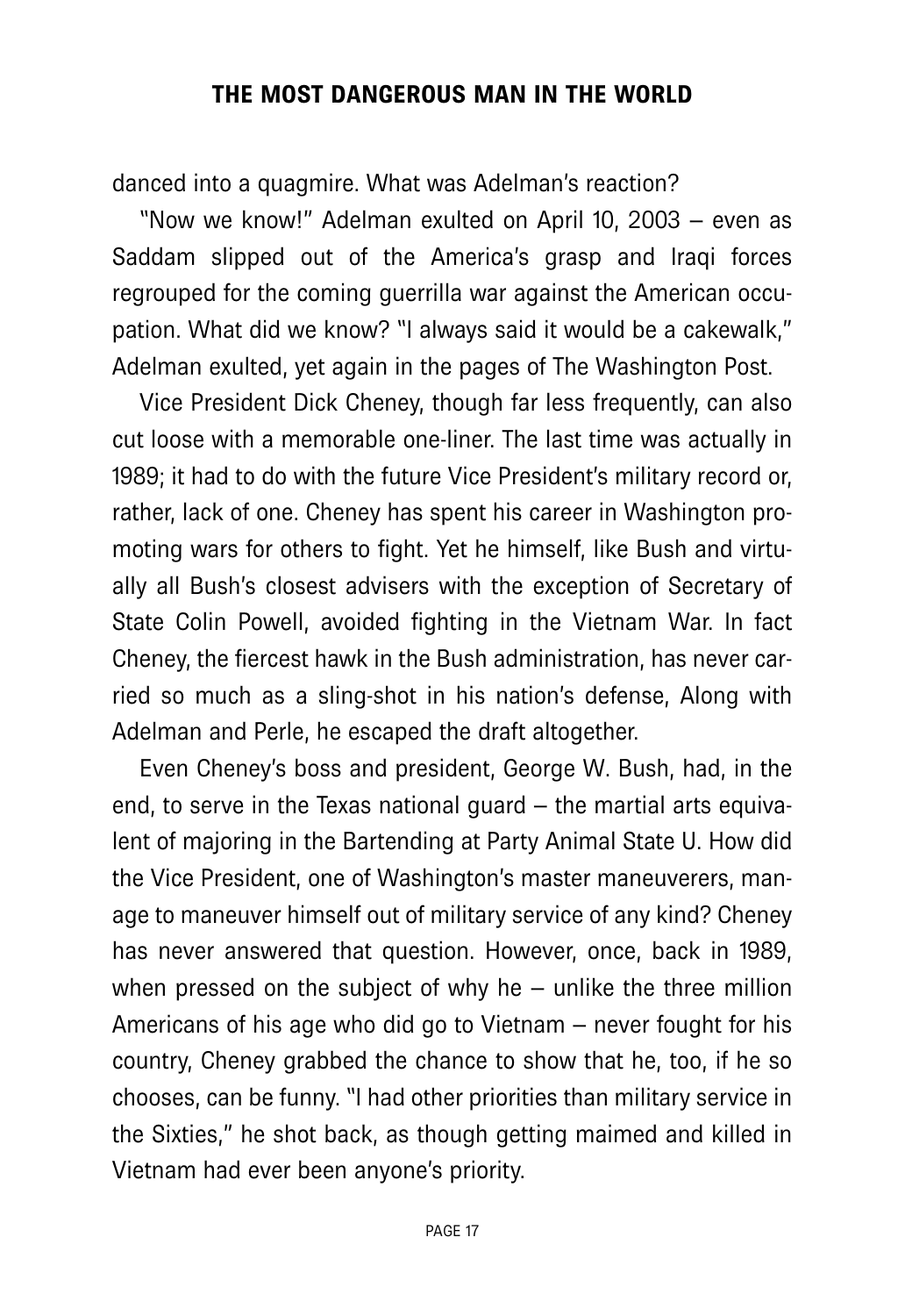Within George W. Bush himself, as within many comics, there seems always to gurgle, and frequently to surge, a well-spring of anger. A kind of rage at somehow being short-changed by life seems to animate his world-view. Though it's hard to figure out why a person as privileged as he should feel that way, it's not an uncommon syndrome. Many of us have known the rich kid, the son of the famous father who goofs off a lot, makes fun of the wonks and weirdos, and then, when he hits the trifecta  $-$  the Ivy League degrees, the pretty girl, the Big Job – still has a chip on his shoulder.

Whatever the reason for his peculiarly deficient approach to the world, it certainly is not that Bush is stupid. Far from being a "moron," as a Canadian government official erroneously suggested, Bush is quick-witted and has a very resourceful political mind. Think how adroitly, for instance, he used the vileness of Saddam Hussein to distract attention from the fact that he himself had gone AWOL from the real war on terrorism. Until he diverted attention from his failures in the war on terrorism by beating the Iraq war drums, it was starting to becoming clear that on every front of the real war on terror, Bush was a loser. Even his biggest victory – Afghanistan – had turned out hollow. Osama, unlike Saddam, was never caught. True, American techno-power did overthrow the local government, in this case the Taliban. But to what effect? The result was not "regime change" but merely, and disastrously, as in Iraq later, "regime elimination" – the creation, by U.S. firepower, of a power vacuum. Not even after Mohammed Karzai was installed in Kabul did Afghanistan have a national government – let along the kind of human and institutional infrastructure that could prevent it from being used as a ter-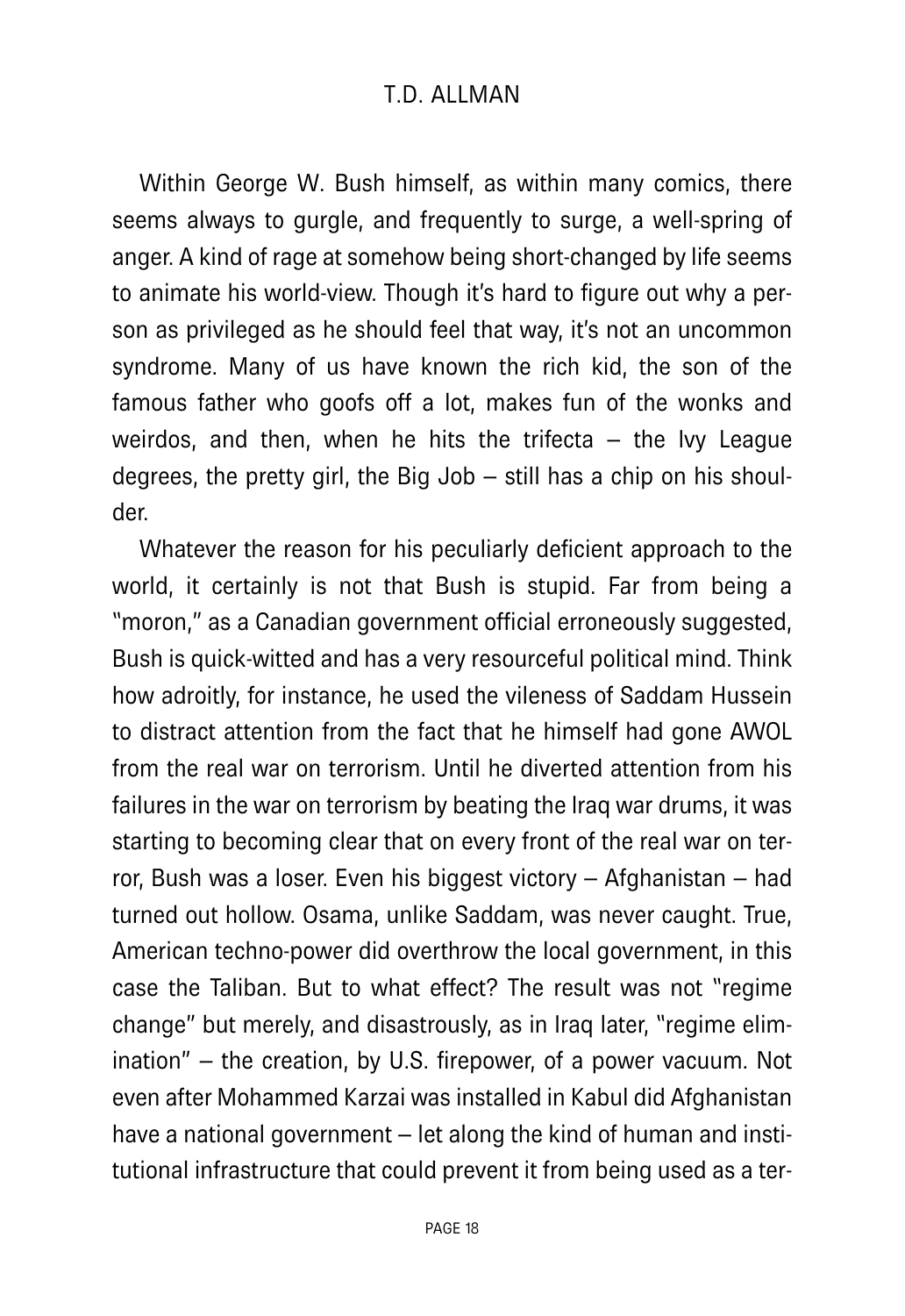rorist base again, once U.S. forces, under George W. Bush's direction, bugged out, this time to invade Iraq.

Fighting a real war against terrorism would have required wisdom, not just smart bombs – and, in Afghanistan, Bush didn't even try. He had sneered at "nation building" in the 2000 presidential debates. Now it wasn't even a case of Shoot Now, Think Later. It was Shoot Now, Then Start Another War, So We'll Never Have to Think. The result? Even as Bush bungled into a self-inflicted guerrilla war in Iraq, Afghanistan once again was being abandoned to warlords, heroin producers and political outlaws.

Bush's failure is larger than Iraq and Afghanistan: He and his administration have not done anything effective anywhere to solve the problem of failed states being used as terrorist bases for attacks on innocent civilians, including you and me. He's blocked meaningful, indeed even token reform of the FBI, CIA and INS. He's tried to keep even the facts of the 9/11 intelligence catastrophe secret, especially where they concern relations with his Saudi friends.

Bush's domestic "anti-terror" policies mirror his economic policies. When it comes to jobs and incomes for the American people, Bush's objective isn't to "revive the economy." It's to make the rich richer, however much doing that enfeebles the economy, and deforms the U.S. tax system. Similarly, his domestic "anti-terror" measures serve to protect the agencies, politicians and paper pushers who made 9/11 possible in the first placed, not the American people.

Under Bush's leadership, the U.S. government remains, on the whole, simply uninvolved in protecting our lives and our property from future attack. But who noticed, once Bush's big buildup to the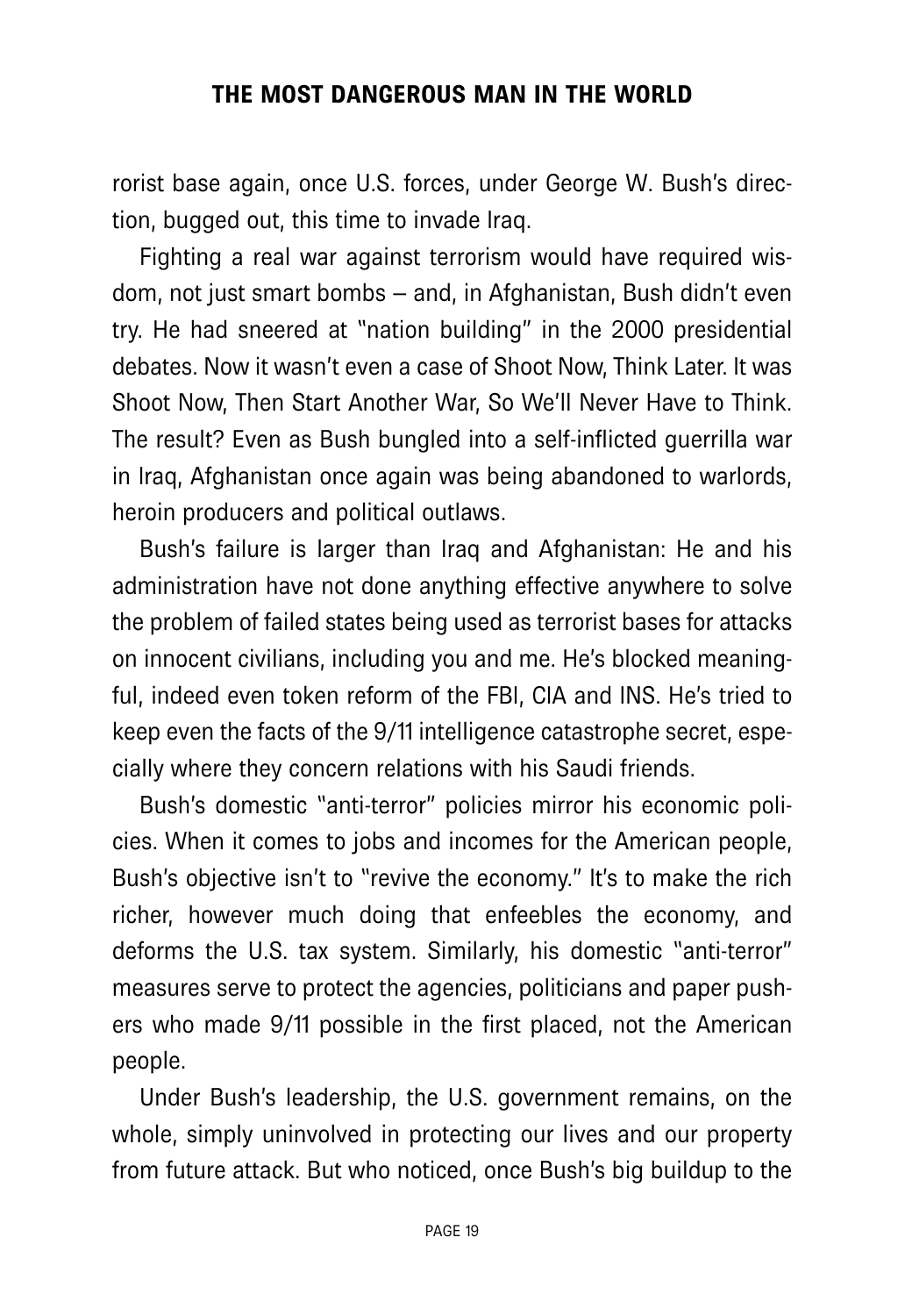Iraq war began? Launching a new war to distract attention from failure in an old war – like manufacturing a foreign crisis to conceal a domestic hidden agenda – is a tactic older than Machiavelli. The tactic worked for Ming emperors and for Medicis, and it certainly worked for Bush in the 2002 mid-term election, when he used the danger of war he himself had manufactured to make the Democrats seem iffy on national security. Yet as our last president from Texas, Lyndon Johnson, learned, the war you start overseas can come home and devour you. In the event George W. Bush is ever undone, it may be the result of him having been too clever. That, in turn, would be an oddly humorous denouement both for Bush, who often has pretended to be less clever than he really is, and for his critics – who all too often fall for the idea that some slowness of mental process explains why George W. Bush acts as he does.

The problem with Bush is not his IQ, but his emotional intelligence – along with what Martin Luther King, Jr., would have called "the content of his character." Something is missing in the quality of Bush's temperament; and temperament, as Justice Oliver Wendell Holmes memorably noted about FDR, is far more essential to presidential greatness than intellect. George W. Bush's meanness of spirit is at the heart of the mystery. Why does someone with such a sunny background surround himself with dark souls? Why has he turned a world that wanted to be pals with him into a world that finds him the most dislikeable U.S. president in living memory  $- a$ far worse pill of a president than Nixon was? He himself sometimes claims that the attacks of 9/11 made his aggressive, violent and hostile chip-on-the-shoulder approach to the world necessary. Not since Pearl Harbor, he likes to remind us. He forgets that following Pearl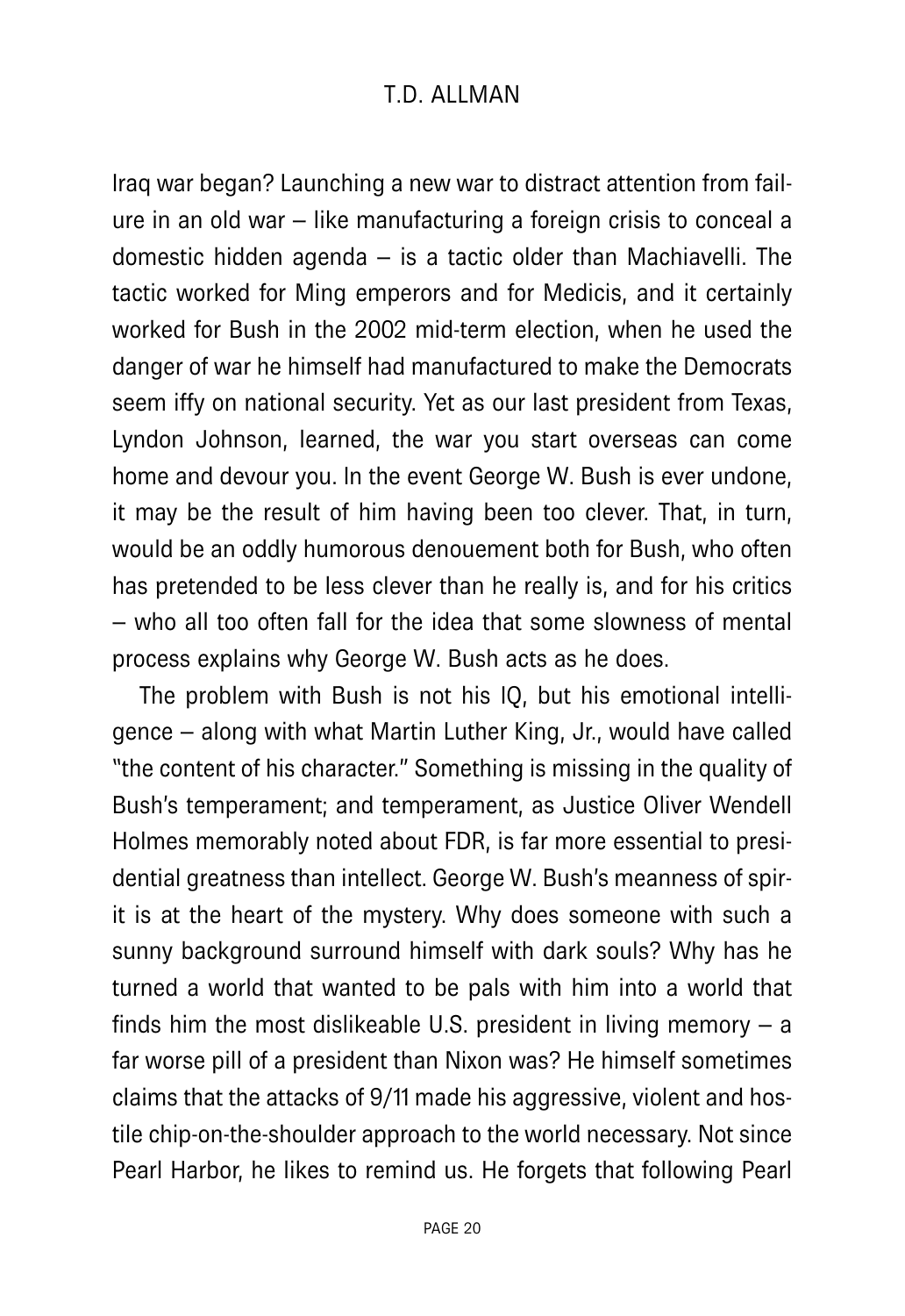Harbor President Franklin Roosevelt united America, and filled it with hope. He won the respect and love of the world by treating the world with love and respect.

George W. Bush in contrast has used 9/11 to divide, and divide, and divide. He has turned his constitutional responsibility to defend the United States into the biggest of all the wedge issues – including abortion, and the makeup of the Supreme Court – he has used to propel his presidency. In the Bush presidency, 9/11 is used to excuse everything, and justify anything, but it explains nothing. George W. Bush – and those whose advice he chooses to follow when he makes life-and-death decisions – regarded the world and its possibilities with dark contempt long before 9/11.

Not since Coolidge has a president kept his inner self so remote from the American people but, in Bush's case too, sometimes a little window opens. This happened two months after he announced that the United States had "prevailed." It was just before the Fourth of July holiday. Every night now, on TV, Americans were watching other Americans dying in Iraq. There are moments when Bush reveals he has a soul. This was one of them, and what a dark, insensitive one it turns out to be. The Bush soul-window opened when he was asked for his reaction to the drip-drip of American dead in Iraq. Even some Republicans were startled by George W. Bush's response. He delighted in these deaths. He reveled in them. They made him gleeful. "Bring 'em on!" he challenged the killers of Americans. Bush's Fourth of July speech, delivered a few days later, was also a revelation

It is current White House practice to conscript members of the U.S. armed forces to serve as extras in the Bush disinfomercials.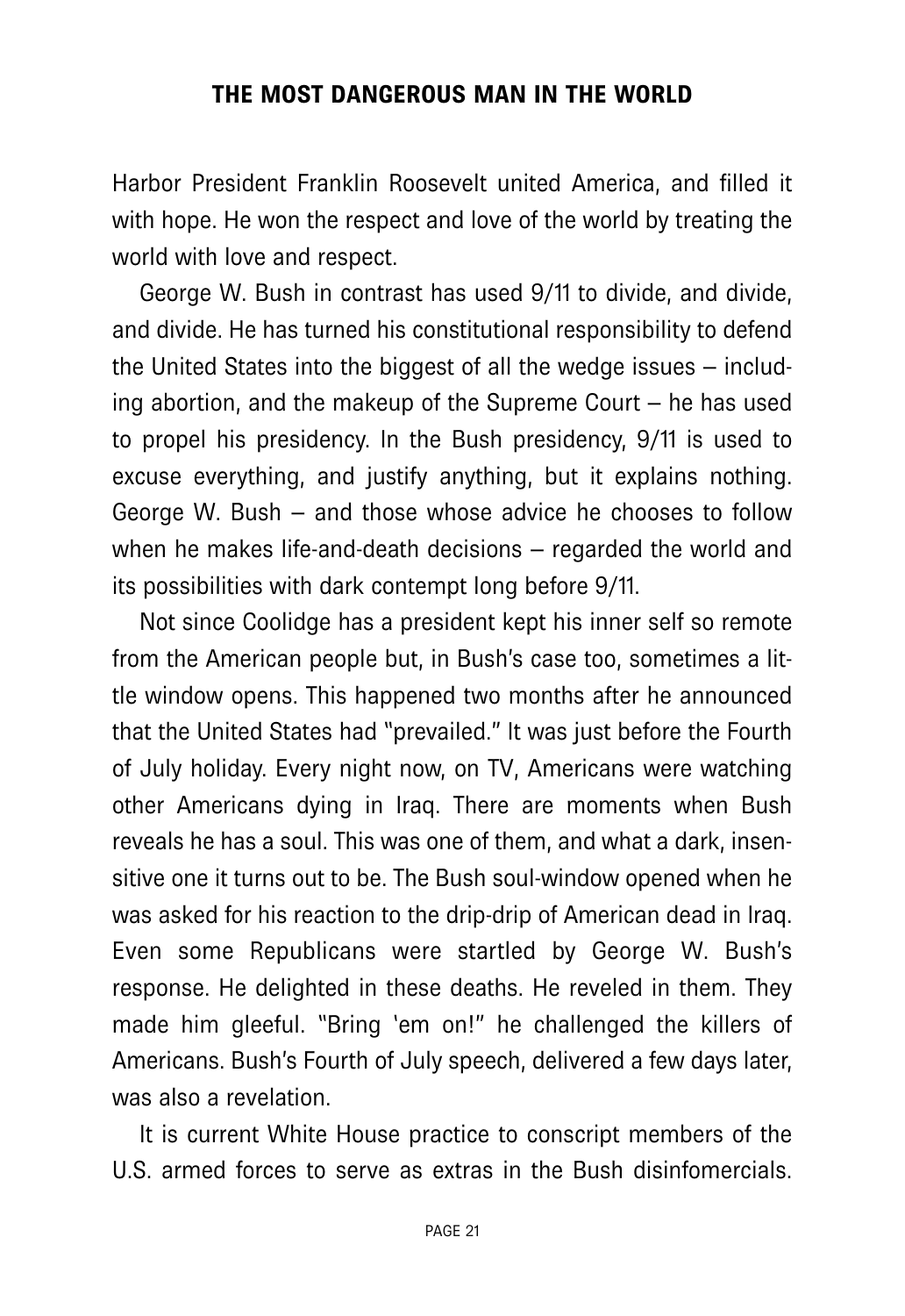George W. Bush made his Fourth of July speech at a U.S. Air Force base in Ohio to an audience from which the public was excluded. He spoke, instead, to an audience of Americans in uniform who had been ordered to provide the human back-drop for his patriotic remarks, along with their families. This Independence Day – July 4, 2003 – was the first since the Iraq invasion. The nature of the holiday, the composition of Bush's audience, above all the disturbing events in Iraq, all legitimately posed the question: How many more Fourths of July would see Americans being killed in Iraq?

On this occasion Bush – enveloped by the banners and symbols of American patriotism – once again did something that, when you stop to think about it, was laughable. In his Fourth of July speech to this military audience he did not mention the Iraq war, or the Americans being killed there, not once.

In the previous few days, as if responding to Bush's "Bring 'em on" dare, Iraqis had killed and wounded nearly thirty Americans. Bush's carefully selected audience knew that. They knew something else: It could have been me, or my son, or husband, or my wife. Yet on America's most patriotic holiday, in spite of these special circumstances, the painful sacrifices being made in Iraq were not in the script. Bush did not so much as mention Iraq, or the American dead there, just as the word "Afghanistan" is seldom heard, any more, to emerge from his lips. However, to the cheering, flag-waving crowd he did say the following: "The enemies of America plot against us and our people in uniform do not have an easy duty." This was his closest allusion to the dying.

Admit it. All this is funny when you think about it  $-$  though it has to be understood from the start that when George W. Bush per-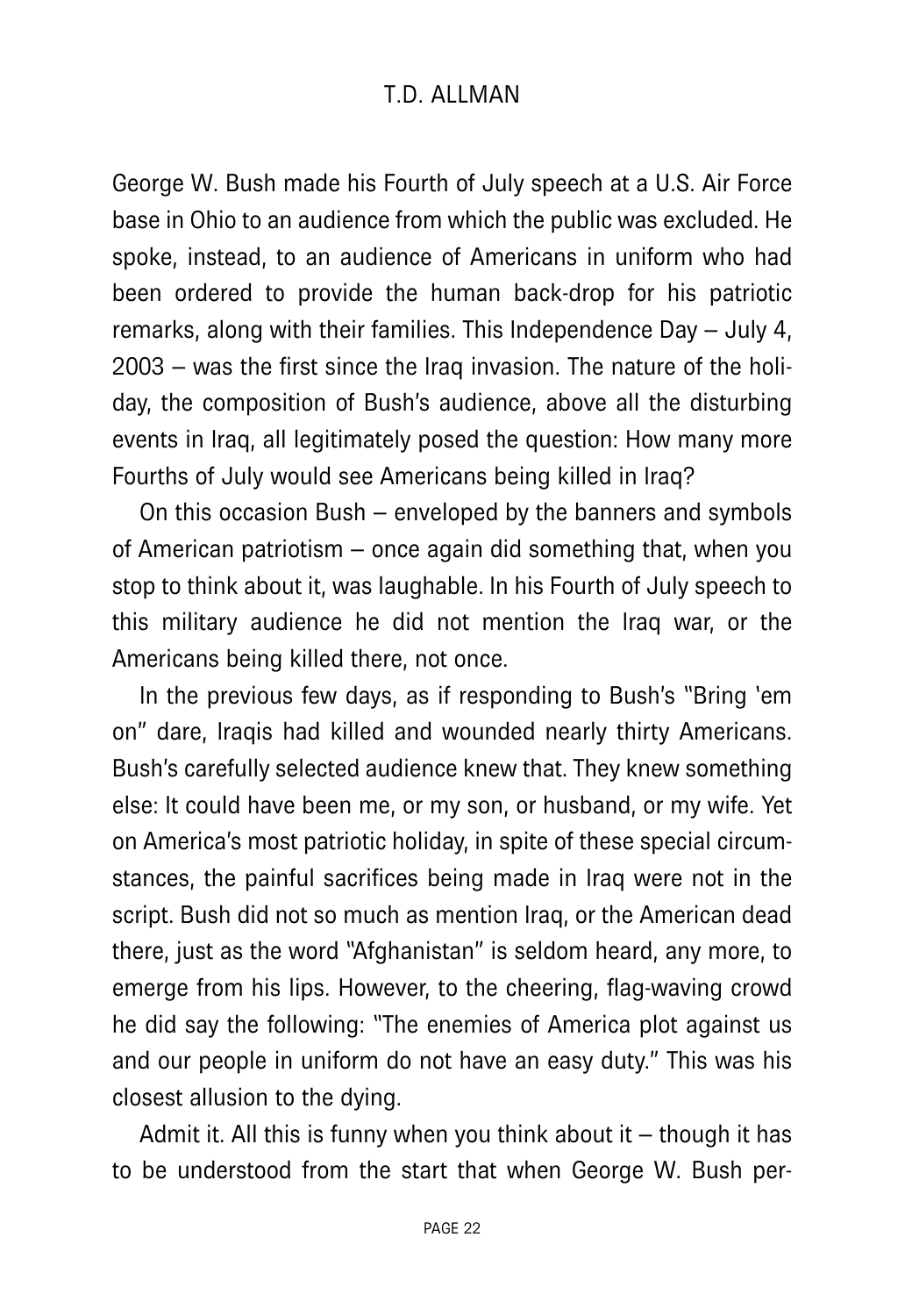forms, it's not "Brady Bunch" humor you're getting, or even a riff suitable for "Seinfeld." You can imagine a George W. guest spot on "The Simpsons." Those Simpson kids, you can be sure, would put a George W. Bush address to the student body in its proper moral perspective. But it is really Richard Pryor territory George W. Bush is working, most of the time, as he flies from aircraft carrier to air force base, orating about the plotters. Richard Pryor, that is, in the case of his lighter riffs: The next time you watch Bush talking about some situation that, with him handling it, is going to lead to Americans getting killed, consider the possibility that the ghost of Lenny Bruce is head joke writer in the Bush White House.

An American was shot dead in downtown Baghdad just before Bush began his speech in Ohio. His name never made the news reports; such deaths were hardly news now. He had been killed while guarding the wrecked antiquities museum, so on the Fourth of July an American death shaded into metaphor. Having arrived too late, and in insufficient numbers, to save civilization and its artifacts in Iraq, Americans now were bringing tragedy down upon themselves. A few days earlier, the decomposing bodies of two other GIs had been discovered, dumped in the countryside outside Baghdad, This time names were attached to the deaths. Sgt. 1st Class Gladimir Philippe, 37, had been from Roselle, N.J., and Pfc. Kevin Ott, 27, had hailed from Orient, Ohio – and as soon as you attach the names of real human beings to the dark hilarity it stops being funny, of course. If you have any human compassion – and, before George W. Bush entered the White House, you were proud of your country, and even now, in spite of all he's done, you still love America – it makes you want to cry for America, when you stop to feel about it.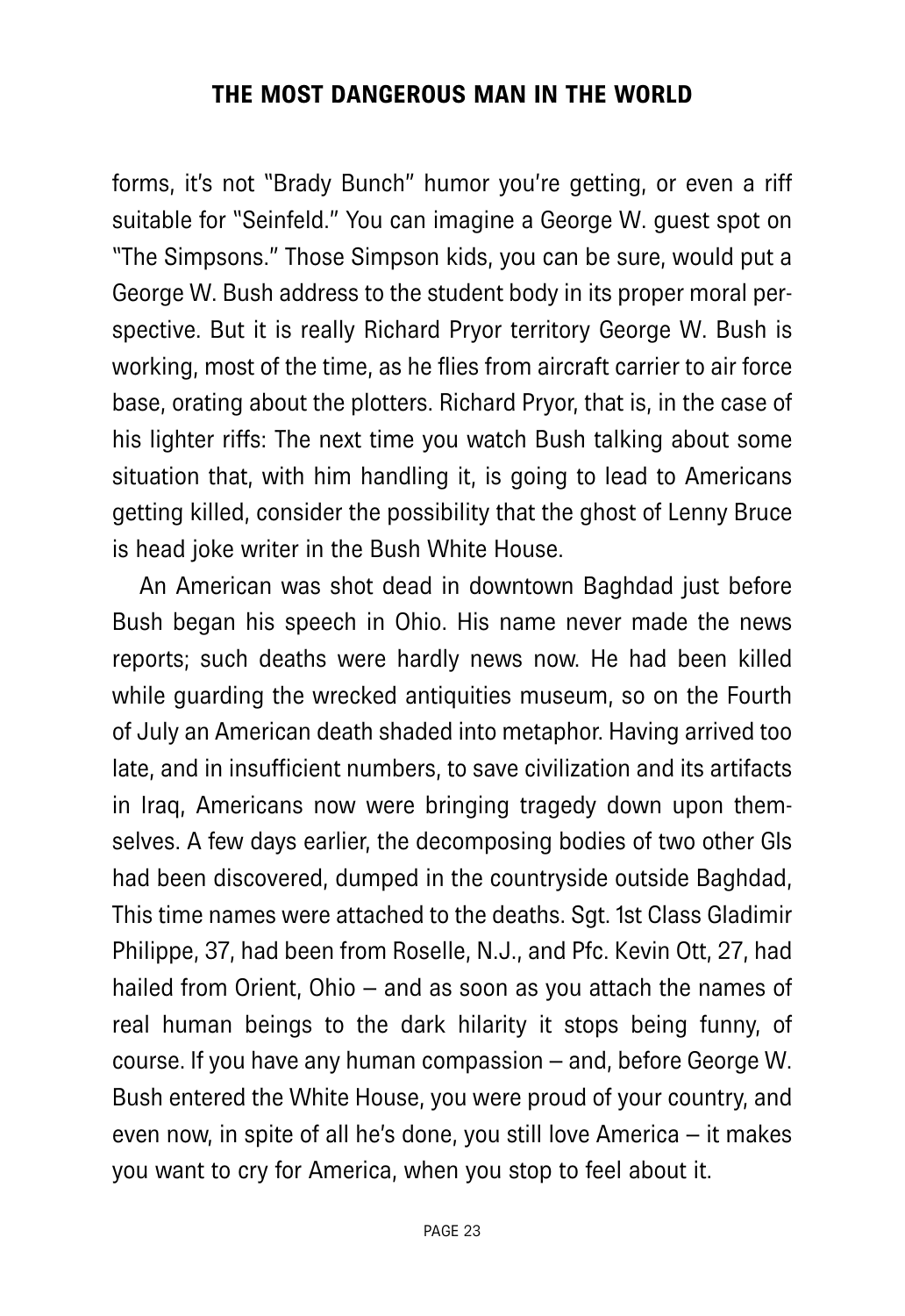Ott had owned a Harley-Davidson back in Ohio. Philippe was the son of Haitian immigrants who, acting out their version of the American Dream, had already made it to the suburbs. Ott's family, as non-ethnic Americans of his background often do, asked to be allowed to grieve in private. "Please don't bother us at the moment and thank you very much for respecting our wishes," the voice answering the Ott telephone told a reporter. In New Jersey, Philippe's kid brother Fedlyn, 16, said: "I looked up to him a lot. He always told me not to join the military. He told me to play basketball and keep my head strong and don't worry about girls, and to do good in school."

Philippe, the Haitian with the exotic name who liked to go bowling when off-duty had died with Ott, the biker from the Cleveland suburbs whose family knew how to fend off the press. Such details only seem to make the dead live: Gladimir Philippe and Kevin Ott had been killed while on guard duty at a town called Balad, about 25 miles north of Baghdad. Their bodies were found stripped of their weapons. Their Humvee was recovered before their bodies were, at a different location.

Such deaths were beginning to become normal in Iraq, which was why in this instance they had attracted unusual attention. The killings of Philippe and Ott were among the first to demonstrate unequivocally what the Bush administration denies to this day: The invasion of Iraq all along had been based on a calculus of fantasy. These disturbing deaths of Americans like Philippe and Ott, happening all over Iraq, were not, as U.S. officials were still trying to claim, "isolated incidents." These deaths were the first casualties in a war the American occupation force would have been unprepared to fight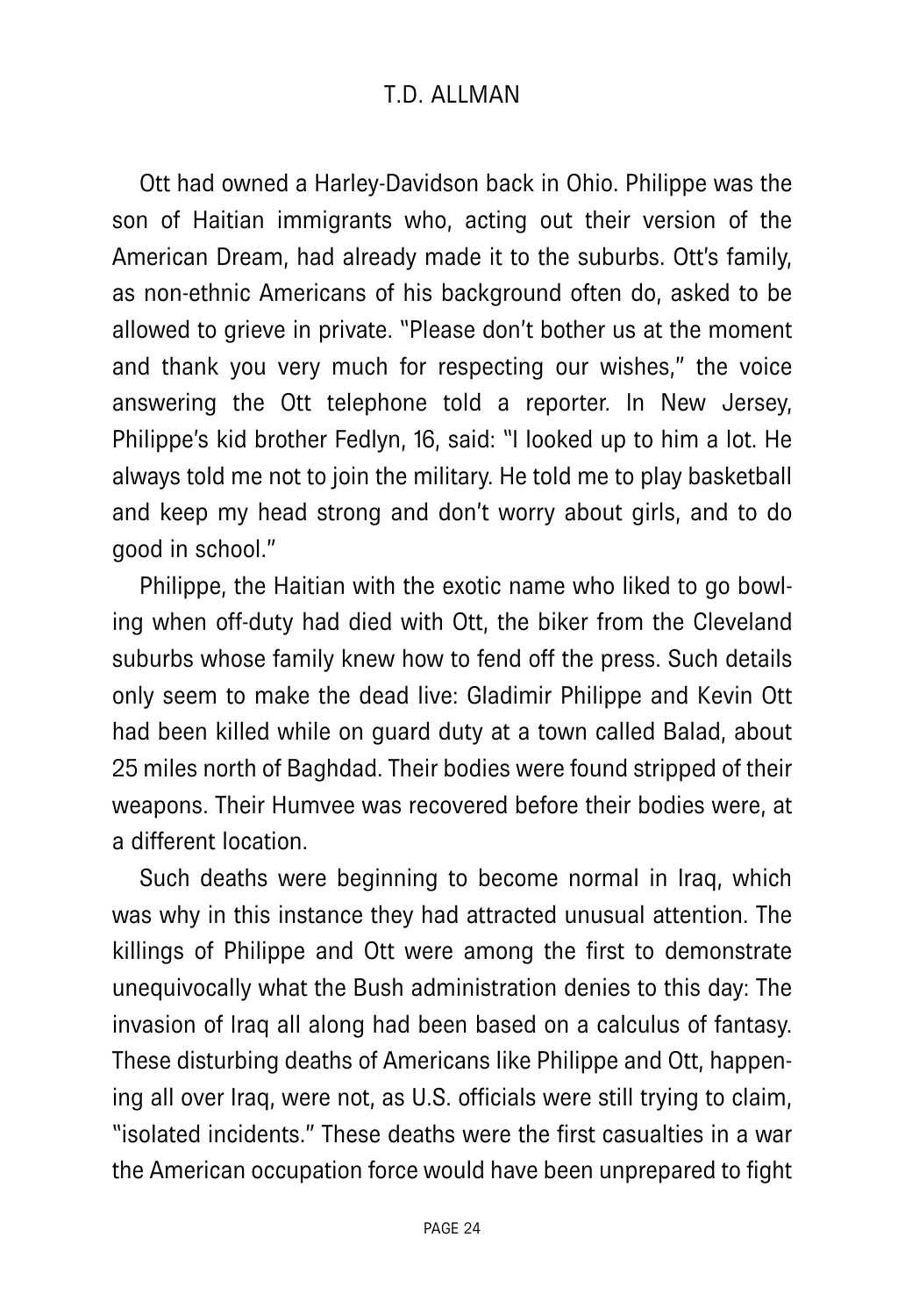even if Bush and those around him had possessed the courage to admit the extraordinarily dark reality their arrogance and blundering had created for America in the Middle East.

Thanks to the Bush invasion, the United States now faced the prospect of fighting an imperial war in the same land that, in the end, has consumed every super power that ever has presumed to hoist its pennants in the shadows of Babylon. The British, the French, the Ottomans, Genghiz Khan, Alexander the Great: Every one of them had come, seen and eventually been conquered. Just how unprepared the America of George W. Bush was to follow in the footsteps of either the Western "civilizers" or of the Mongol Horde was illustrated by the deaths of Sgt. Philippe and Private Ott. Historically, you could say their deaths were inevitable, but as a practical matter they were the product of what, in civil law, would be called criminal negligence. Had the government of the United States listened to the voices of reason, and not invaded Iraq in the first place, they would never have been killed. Had the Bush administration, having determined to invade Iraq whatever the cost, listened to the voices of reason when it came to assessing the cost, they might never have been killed.

But George W. Bush had chosen to be reckless on the cheap. So just before the Fourth of July, 2003, a guy from New Jersey and another from Ohio found themselves alone in an Iraqi town that, prior to their arrival, had been ruled by Saddam Hussein for more than twenty years. They were approached by some Iraqis, persuaded to get out of their vehicle – to investigate something, to help someone?

How were they lured out of their Humvee? Why didn't they fire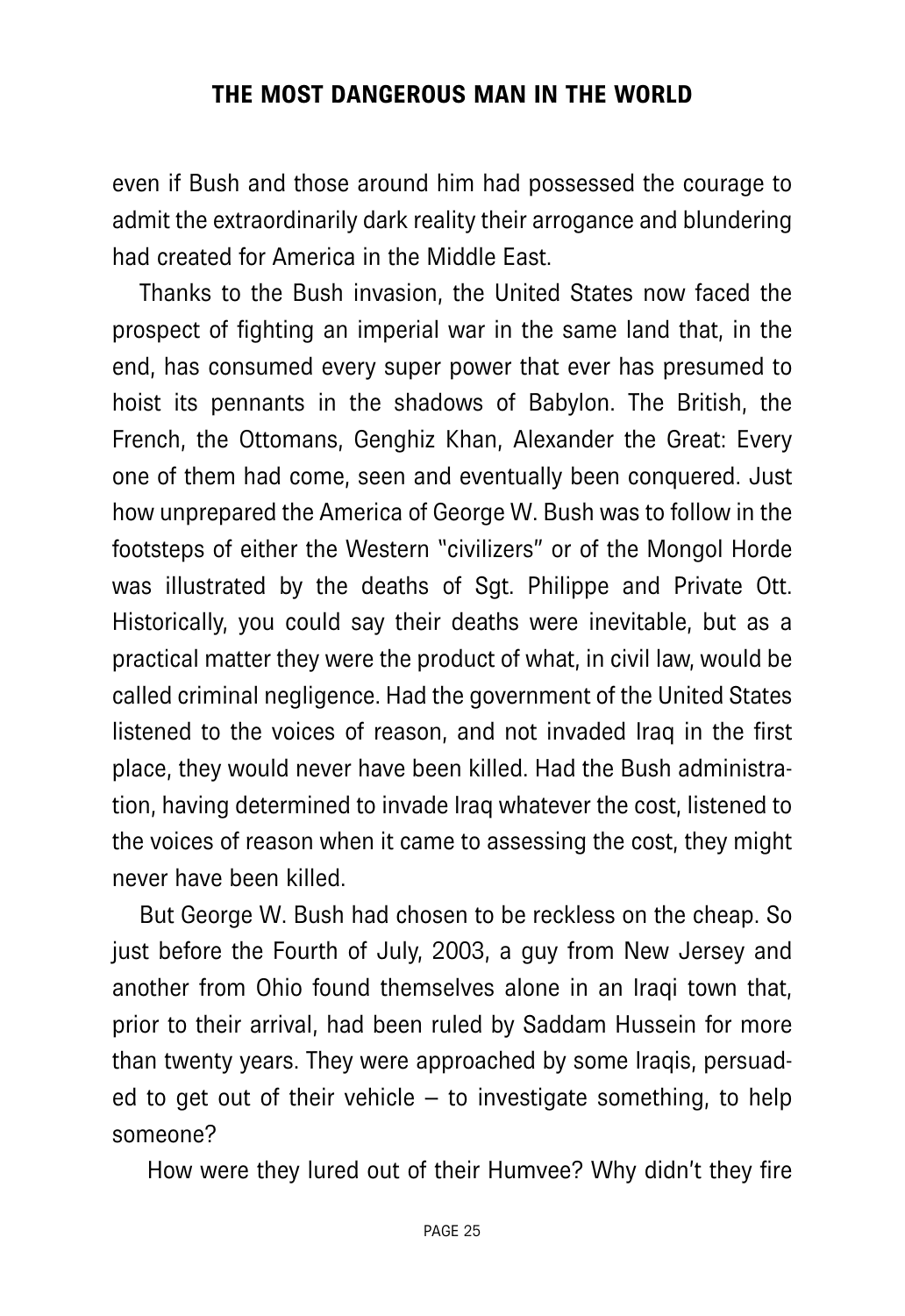in self-defense? We'll never know. As always with the Bush blunders, there was no back up and there would be no follow up. What we do know is that if George W. Bush had paid attention to the Pentagon force estimates, and not preferred to rule though people like Rumsfeld – if he had bothered to read the Brookings report on troop strengths, not watch people like Adelman gesticulate on the cable news channels – these two American citizens might never have found themselves so alone in such a dangerous place.

Was there an additional reason they died? Someone who actually knows war first-hand could speculate that perhaps some fundamental misapprehension caused Ott and Philippe to fatally misconstrue the nature of the danger they faced. One could speculate – and it would only be speculation – that they died because, like most Americans, they believed what their president had told them about his invasion of Iraq: Following the cakewalk to Baghdad, a rapturous and grateful Iraqi population would welcome them as liberators. Not Bush or anyone else, including the free press of America, had told people like the Philippe family and the Ott family the truth, unvarnished and straight out: "Your loved ones are being sent on a mad adventure. God help them."

It was all lies. It always had been all lies – and not just the specific lies, for example about the weapons of mass destruction. The entire false construct spun and respun with such expertise by Bush and those around him that had convinced a majority of Americans – though no one else – that invading Iraq was, if not absolutely essential to America's self-defense, then certainly a plausible, and desirable, thing to do.

Now that the drip-drip war was underway, it was time to spin new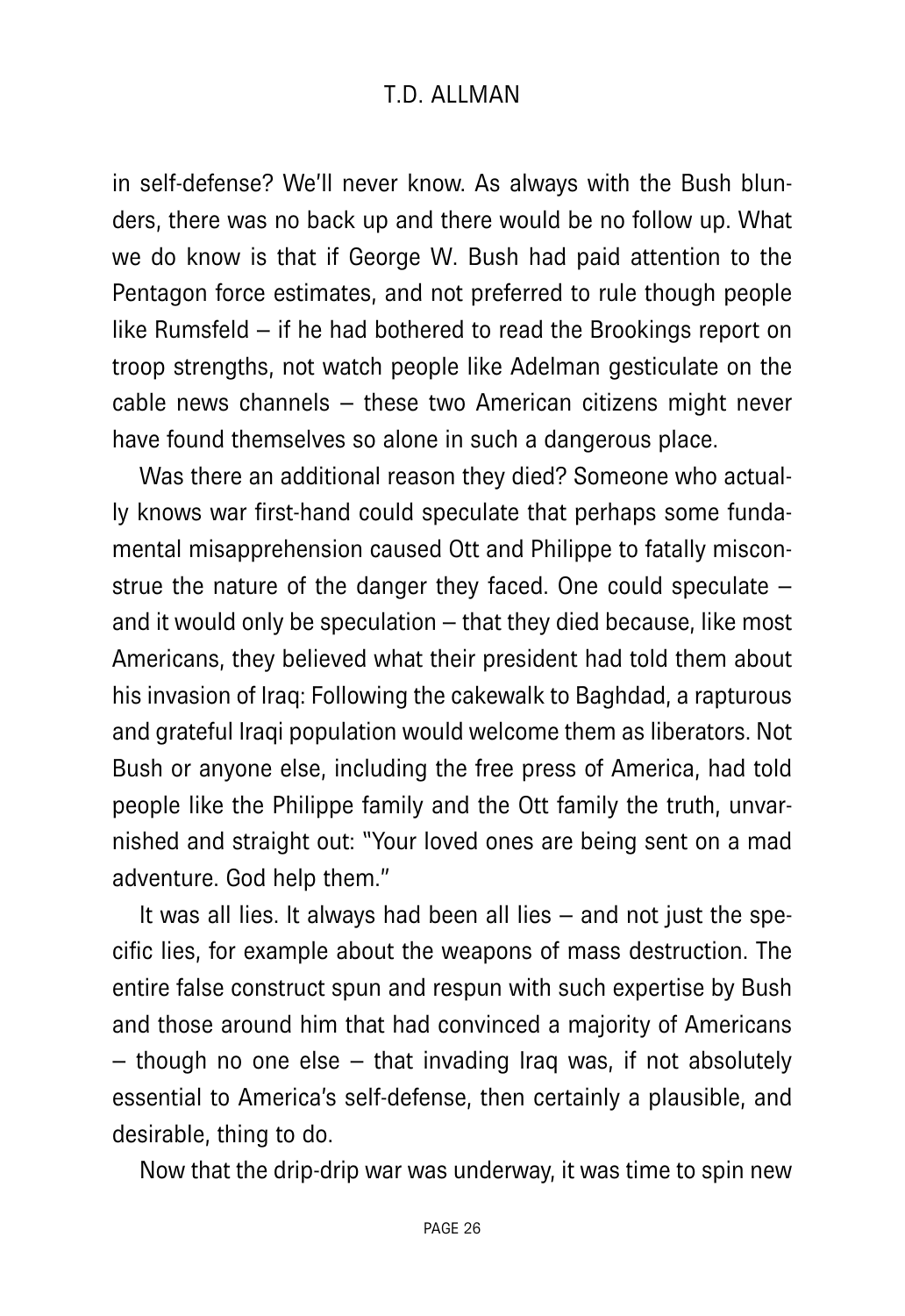lies – this time, about who was killing Americans in Iraq and why. In addition to Saddam Hussein's loyalists and "common criminals," a U.S. official spokesman told the Associated Press, when asked about the two soldiers' disappearance, "outside agitators" were responsible for the mounting American death toll. These American deaths in Iraq resonated with the long, tragic history of the Middle East. In fact they were a continuation of it, but this latest official explanation for why Americans were being killed came straight out of America's own past. "Outside agitators" also had been the ones blamed by officials in the Deep South for the freedom marches of the 1960s, as they dispersed the demonstrators with truncheons, attack dogs and water cannon.

It was in reaction to the disappearance of Philippe and Ott, and a cluster of deaths like theirs, that Bush had unleashed his dare: "Bring 'em on." Once their bodies were recovered, they were flown from Iraq to the military mortuary at the U.S. air force base near Dover, Delaware. So it happened that on the same Fourth of July as they lay dead at one air force base, George W. Bush was orating about plotters at another. Americans as well as foreigners like to think of the United States as a new country, but this was America's two hundredth and twenty-seventh Fourth of July, For nearly a quarter of a millennium now, Americans have been celebrating the Fourth of July. Thanks to Bush, this Fourth of July – "the Glorious Fourth" as it's sometimes called – was different from all previous ones.

What made it different was that all over the world ordinary people as well as national leaders were troubled by questions that, until recently, it never would have occurred to them to ask: What might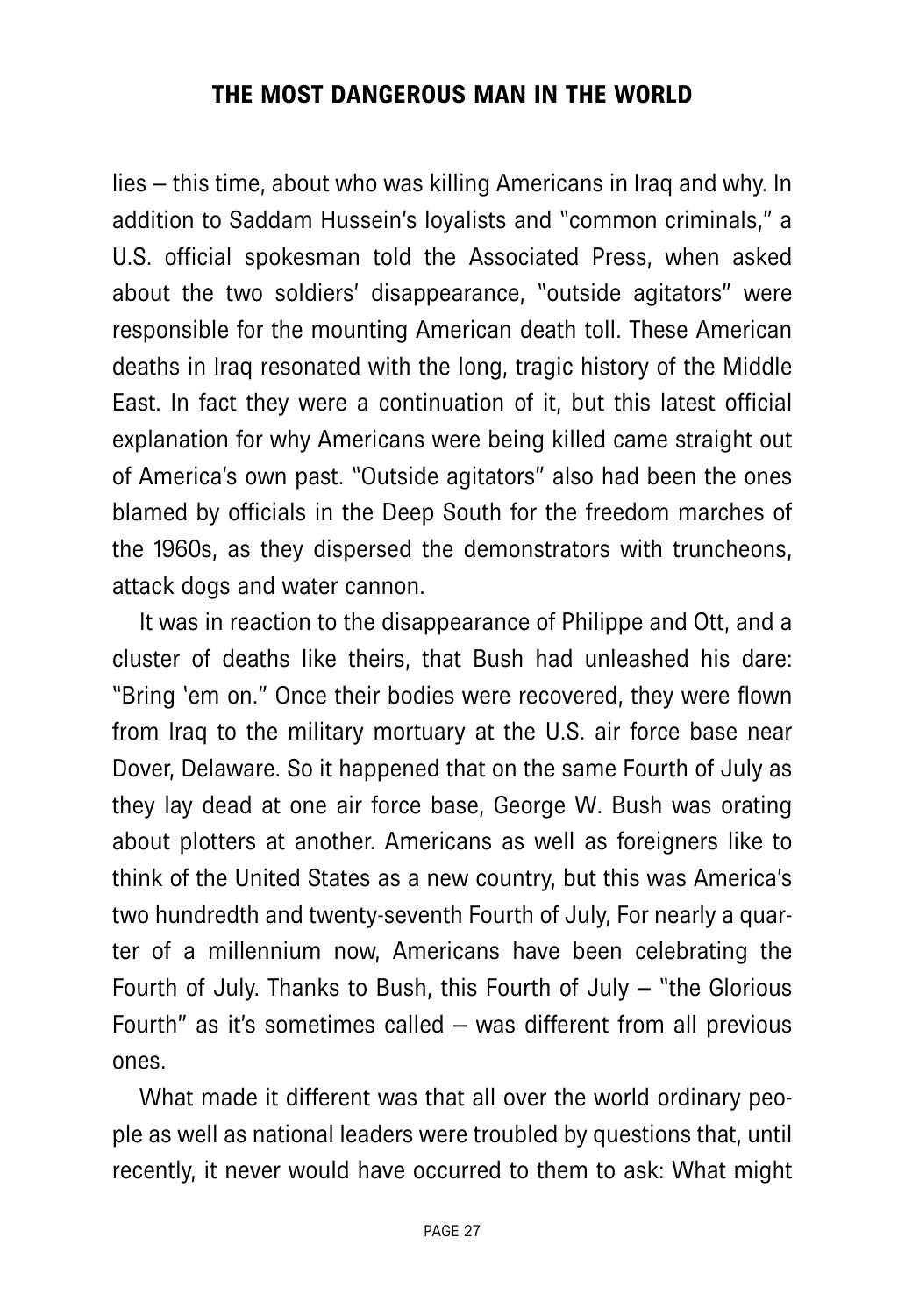America do next to disrupt and endanger the world? What was to be done about the threat America posed? This was the first Fourth of July when it fairly could be said that the United States, not some foreign power, was the most dangerous country on earth.

It was all part of George W. Bush's transformation. Without really noticing it, an entire nation – and not just any nation – had been dragged along by George W. Bush's presidential transformation. On September 12, 2001, if you asked, most people everywhere would have told you Osama binLaden was the world's most dangerous man. But by July 4, 2003, most people outside the United States would have given you a different answer because they could see what, to millions of Americans, was still invisible.

Had he betrayed America's trust, or only taken advantage of the American people's startling indifference to the realities of the world? Whatever the case, George W. Bush had displaced binLaden as the focus of the world's anxiety and fears. He was now the most dangerous man on earth.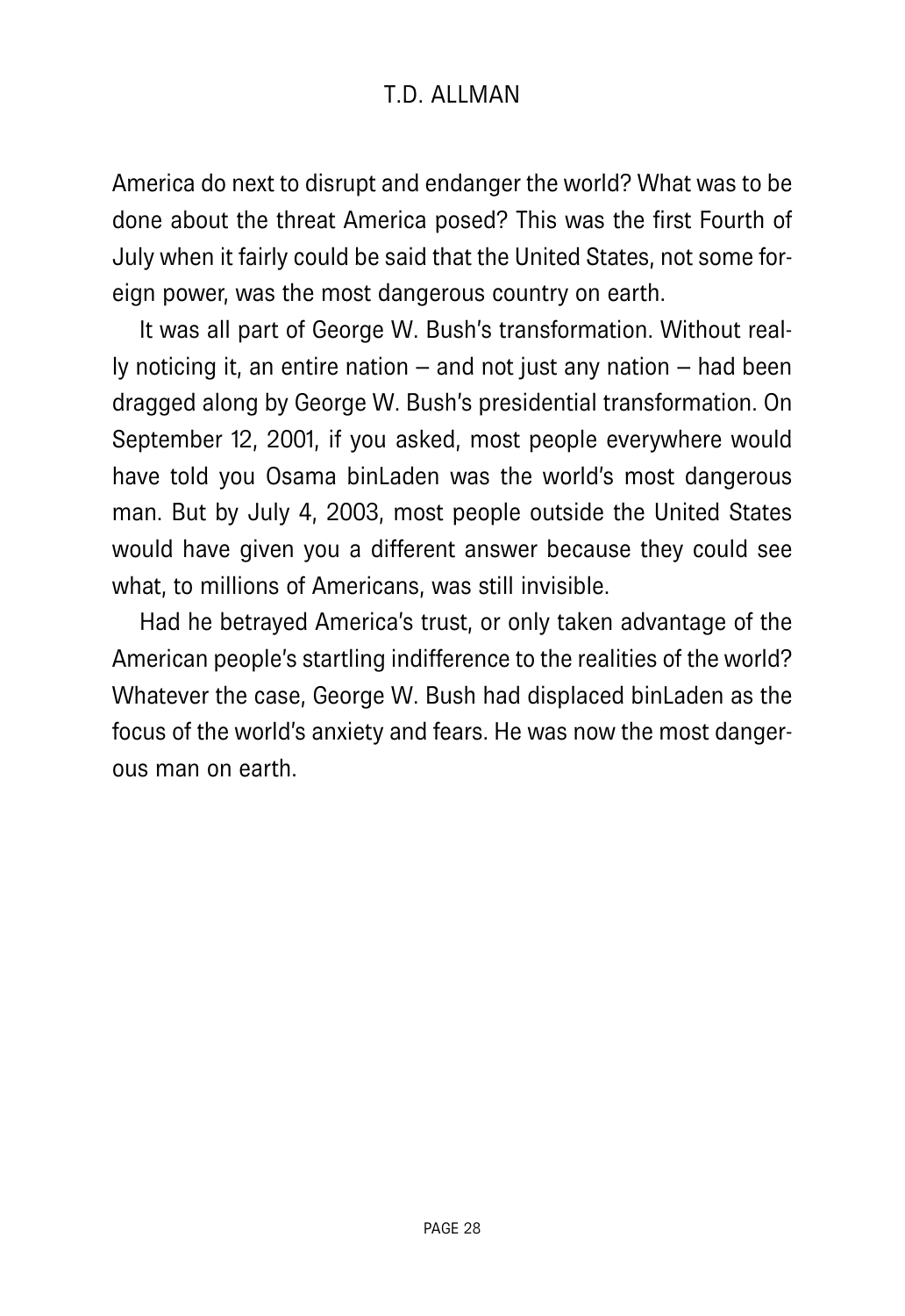

### IF YOU'D LIKE TO READ MORE, BUY THE BOOK

### **GET IT ONLINE AT:**

- **Canada** www.pagesbooks.ca; www.amazon.ca
- UK www.bookmarks.co.uk; www.amazon.co.uk
- **USA** www.powells.com; www.amazon.com